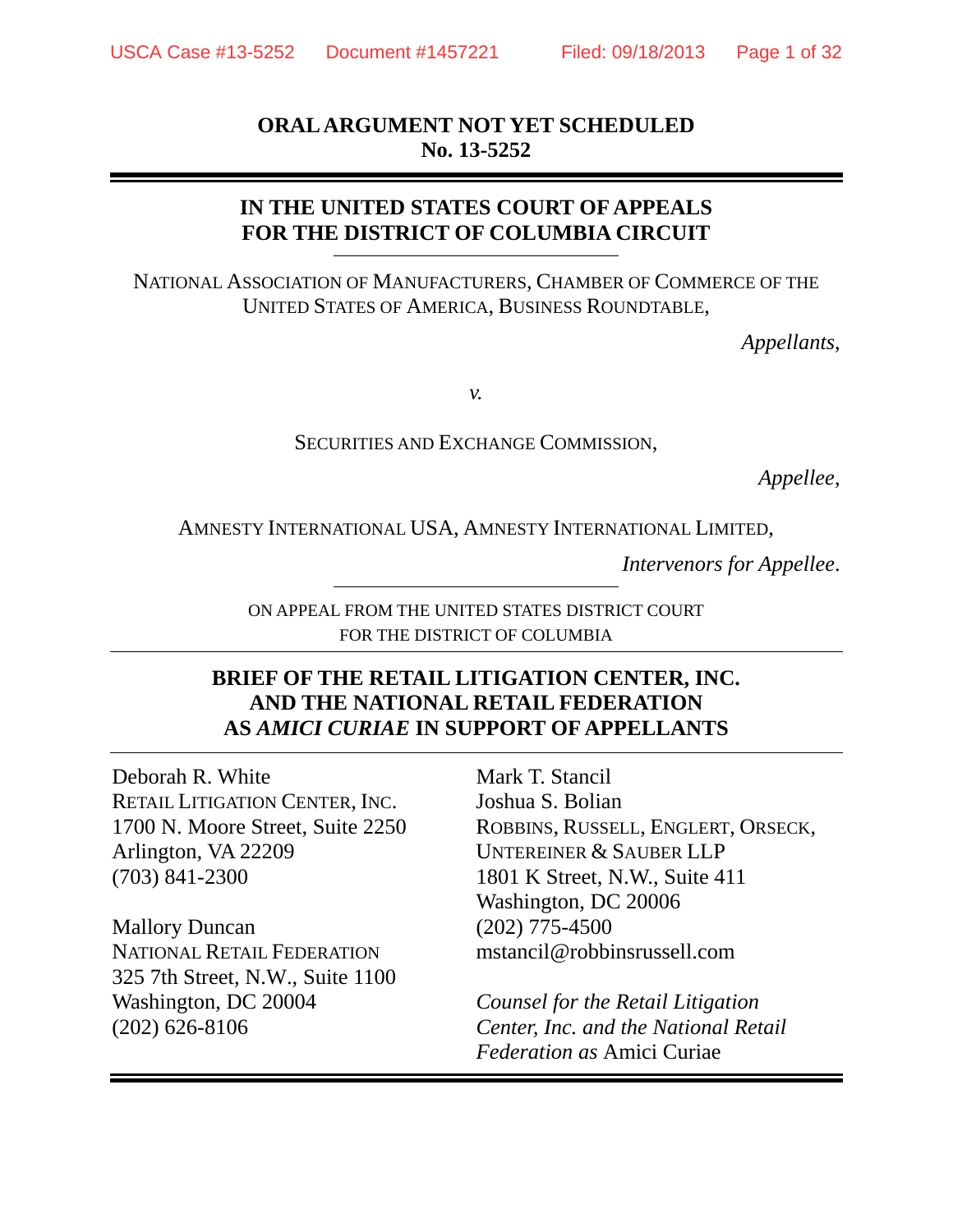### **CERTIFICATE AS TO PARTIES, RULINGS, AND RELATED CASES**

Pursuant to D.C. Circuit Rule 28(a)(1), counsel certifies as follows:

**A. Parties and** *Amici***.** All parties, intervenors, and *amici* appearing in this Court are listed in the Brief for Appellants National Association of Manufacturers *et al.*, except that this brief is filed on behalf of the Retail Litigation Center, Inc. and the National Retail Federation.

**B. Rulings Under Review.** The ruling under review is the final order entered in case 1:13-cv-635 by the district court on July 23, 2013. *Nat'l Ass'n of Mfrs.* v. *SEC*, --- F. Supp. 2d ---, 2013 WL 3803918 (D.D.C. July 23, 2013).

**C. Related Cases.** Other related cases of which counsel is aware are listed in the Brief for Appellants National Association of Manufacturers *et al.*

Dated: September 18, 2013 /s/ Mark T. Stancil

 Mark T. Stancil ROBBINS, RUSSELL, ENGLERT, ORSECK, UNTEREINER & SAUBER LLP 1801 K Street, N.W., Suite 411 Washington, DC 20006 (202) 775-4500 mstancil@robbinsrussell.com

*Counsel for the Retail Litigation Center, Inc. and the National Retail Federation as* Amici Curiae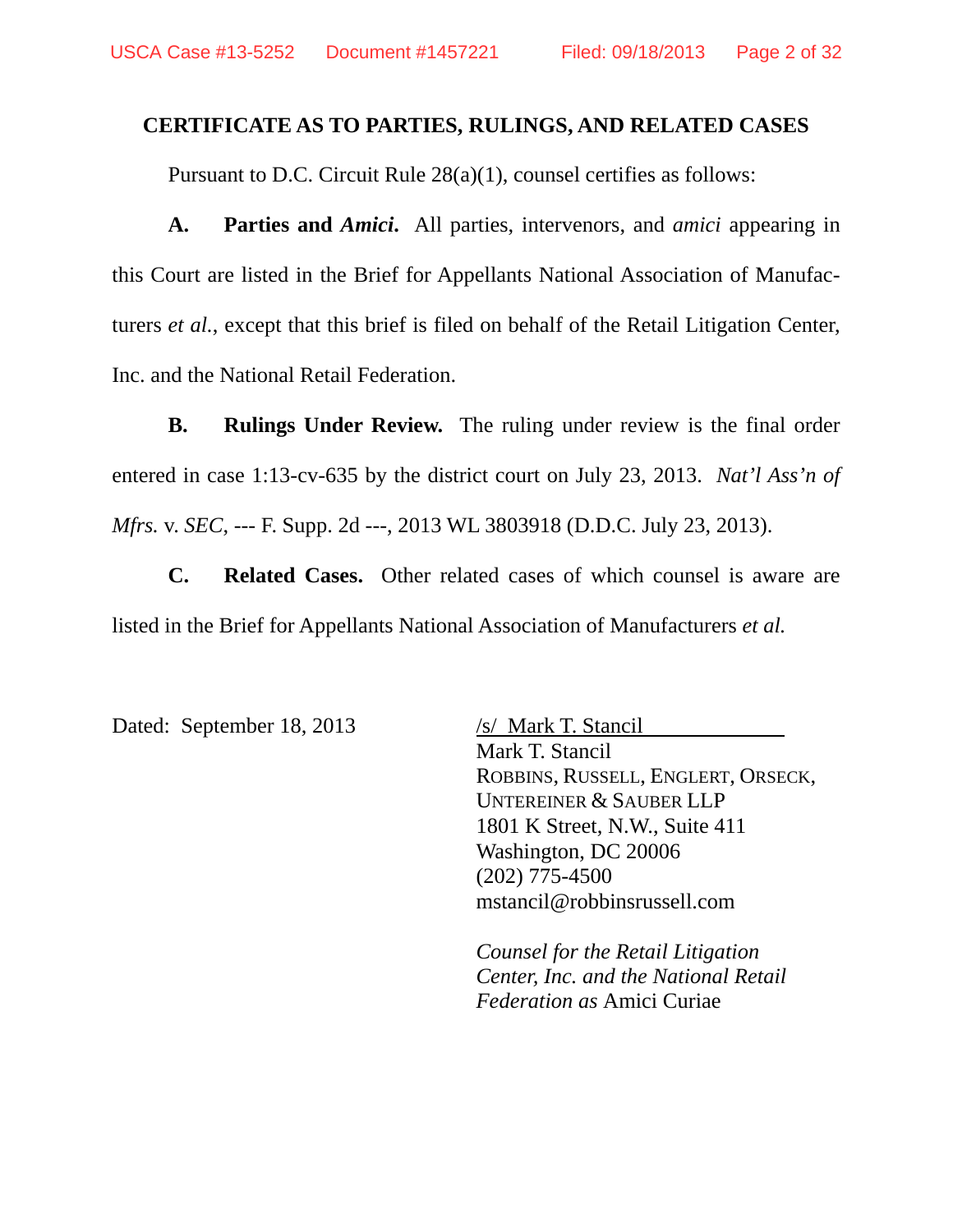#### **CORPORATE DISCLOSURE STATEMENT**

 Pursuant to Fed. R. App. P. 26.1 and D.C. Circuit Rule 26.1, counsel states and certifies as follows:

 The Retail Litigation Center, Inc. (RLC) is a public policy organization that identifies and engages in legal proceedings that affect the retail industry. The RLC's members include many of the country's largest and most innovative retailers, many of which will be subject to the agency action at issue even though they are not manufacturers and thus are outside the scope of Congress's intent. The member entities whose interests the RLC represents employ millions of people throughout the United States, provide goods and services to tens of millions more, and account for hundreds of billions of dollars in annual sales. The RLC seeks to provide courts with retail-industry perspectives on important legal issues, and to highlight the potential industry-wide consequences of significant pending cases. The RLC is a 501(c)(6) membership association that has no parent company. No publicly held company owns a ten percent or greater ownership interest in the RLC.

 The National Retail Federation (NRF) represents retailers of all types and sizes from the United States and more than 45 countries abroad including department stores, specialty, apparel, discount, online, independent, grocery, and chain restaurants, among others. NRF also includes the National Council of Chain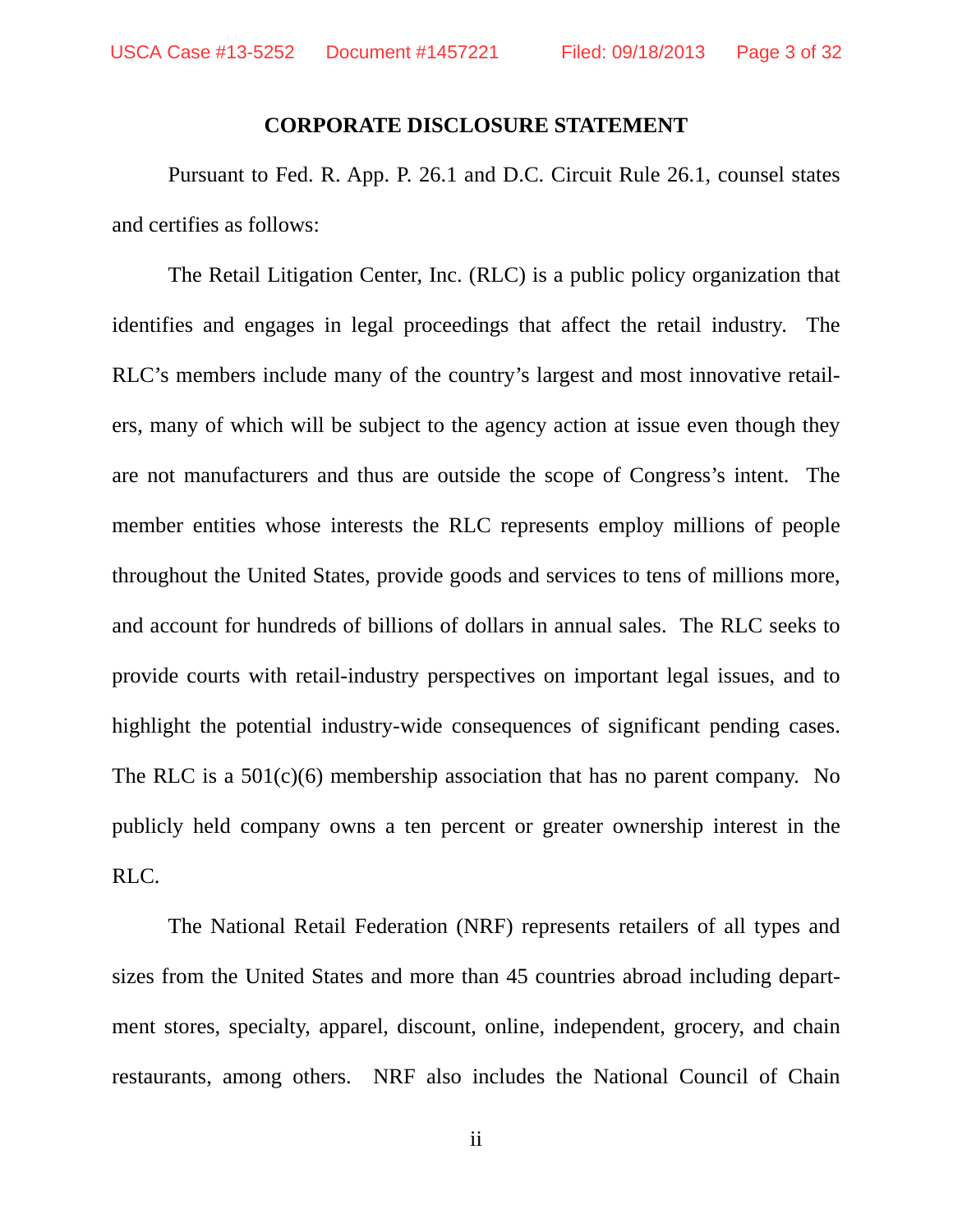Restaurants as an affiliated member entity. Retailers operate more than 3.6 million U.S. establishments that support one in four U.S. jobs—42 million working Americans. Contributing \$2.5 trillion to annual GDP, retail is a daily barometer for the nation's economy. NRF is a not-for-profit trade association that has no parent companies. No publicly-held company owns a ten percent or greater ownership interest in NRF.

Dated: September 18, 2013 /s/ Mark T. Stancil

 Mark T. Stancil ROBBINS, RUSSELL, ENGLERT, ORSECK, UNTEREINER & SAUBER LLP 1801 K Street, N.W., Suite 411 Washington, DC 20006 (202) 775-4500 mstancil@robbinsrussell.com

*Counsel for the Retail Litigation Center, Inc. and the National Retail Federation as* Amici Curiae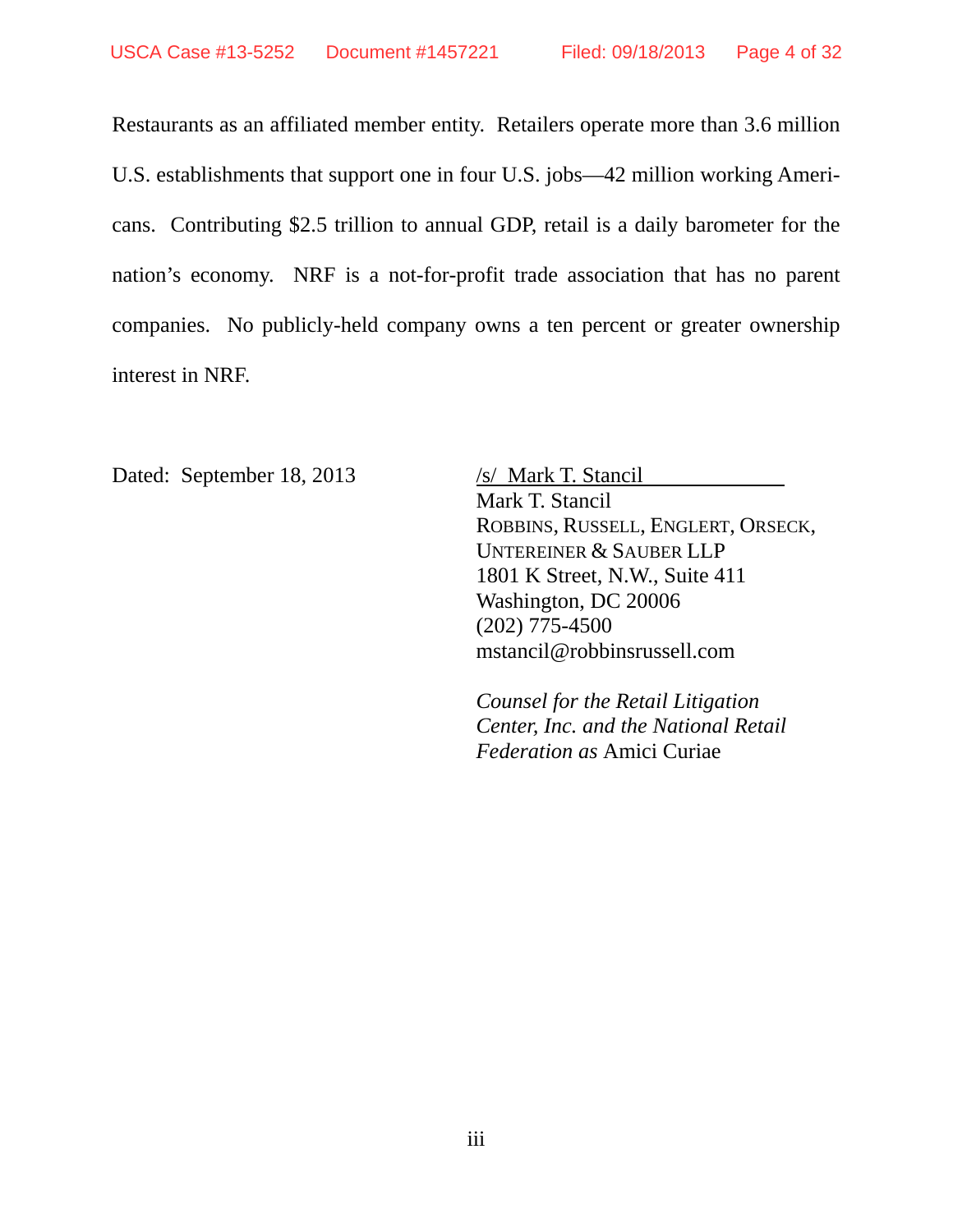#### **CERTIFICATE AS TO NECESSITY OF SEPARATE** *AMICUS* **BRIEF**

 Pursuant to D.C. Circuit Rule 29(d), counsel certifies that this separate brief is necessary because the agency action at issue burdens the members of the Retail Litigation Center, Inc. (RLC) and the National Retail Federation (NRF) even though Congress did not intend to impose such requirements on them. The RLC and NRF are uniquely situated to assist the Court with this issue because they understand the practical effects the action of the Securities and Exchange Commission (SEC) will have on their members.

 The Appellants in this case, by contrast, represent a broad swath of businesses, including those directly engaged in the manufacture of goods targeted by the legislation and regulations in dispute. Accordingly—and understandably— Appellants will not be in a position to devote adequate attention to the question addressed in this brief, which is specific to retailers: How did a law aimed at products "manufactured *by*" certain companies come to cover retailers, which do not typically manufacture anything?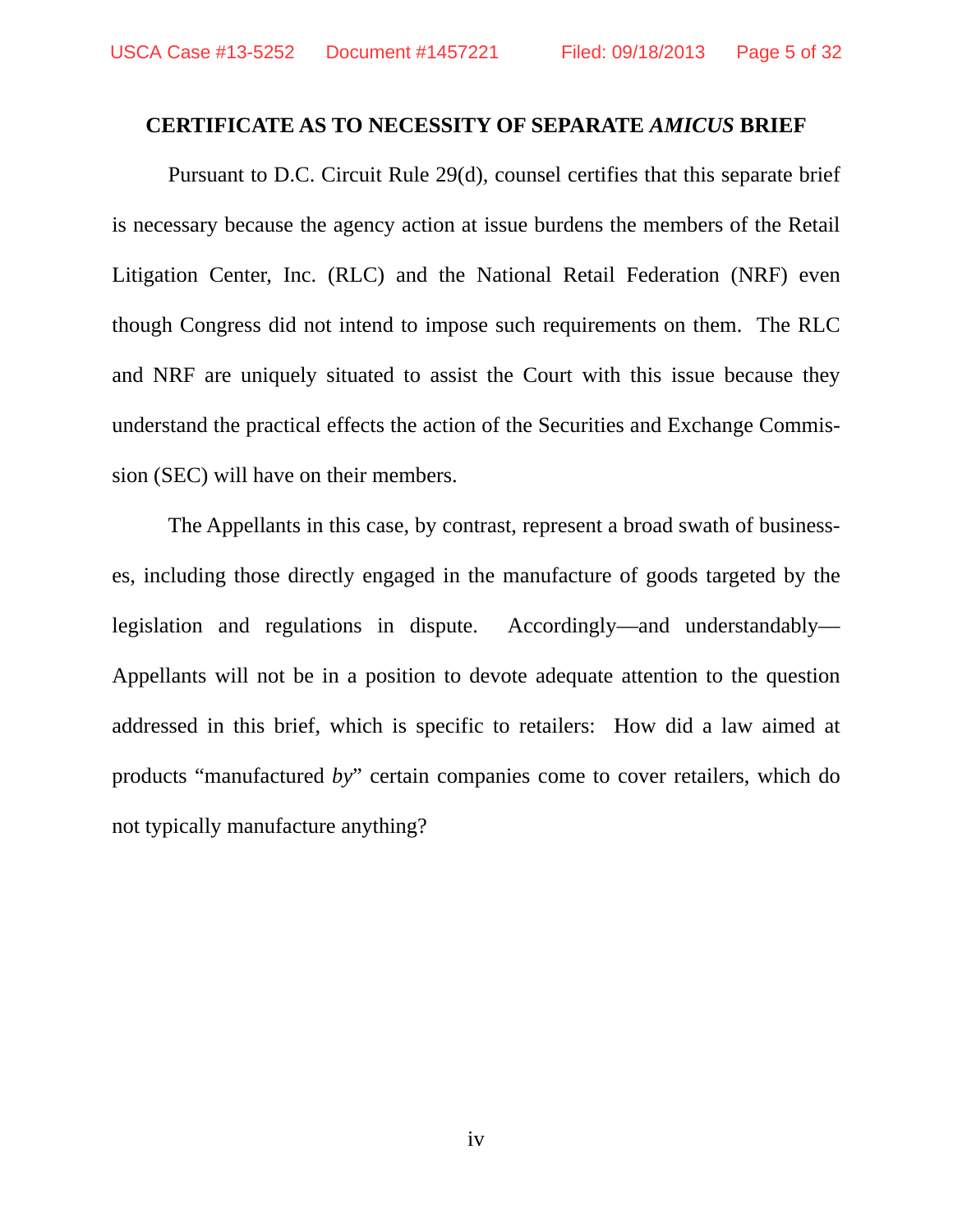Dated: September 18, 2013 /s/ Mark T. Stancil

 Mark T. Stancil ROBBINS, RUSSELL, ENGLERT, ORSECK, UNTEREINER & SAUBER LLP 1801 K Street, N.W., Suite 411 Washington, DC 20006 (202) 775-4500 mstancil@robbinsrussell.com

*Counsel for the Retail Litigation Center, Inc. and the National Retail Federation as* Amici Curiae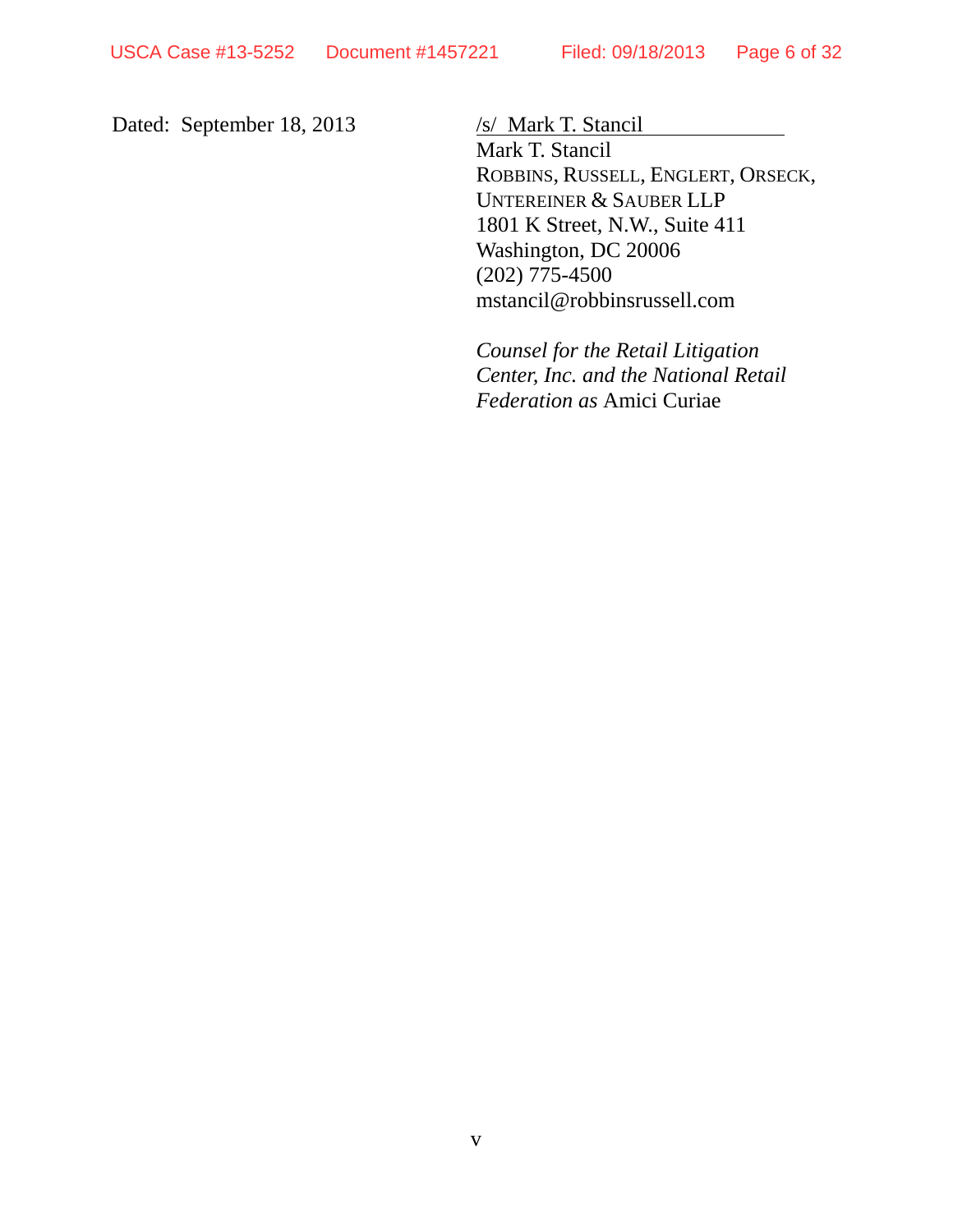# **TABLE OF CONTENTS**

# **Page**

| CERTIFICATE AS TO PARTIES, RULINGS, AND RELATED CASES i         |  |
|-----------------------------------------------------------------|--|
|                                                                 |  |
| CERTIFICATE AS TO NECESSITY OF SEPARATE AMICUS BRIEF  iv        |  |
|                                                                 |  |
|                                                                 |  |
|                                                                 |  |
| STATEMENT OF IDENTITY OF AMICI CURIAE, INTEREST IN CASE,        |  |
| STATEMENT OF AUTHORSHIP AND FINANCIAL CONTRIBUTION 1            |  |
|                                                                 |  |
|                                                                 |  |
|                                                                 |  |
| THE SEC'S RULE FAILS UNDER CHEVRON STEP ONE 5<br>$\mathbf{I}$ . |  |
| THE SEC'S RULE FAILS UNDER CHEVRON STEP TWO  14<br>$\Pi$ .      |  |
|                                                                 |  |
|                                                                 |  |
| <b>CERTIFICATE OF SERVICE</b>                                   |  |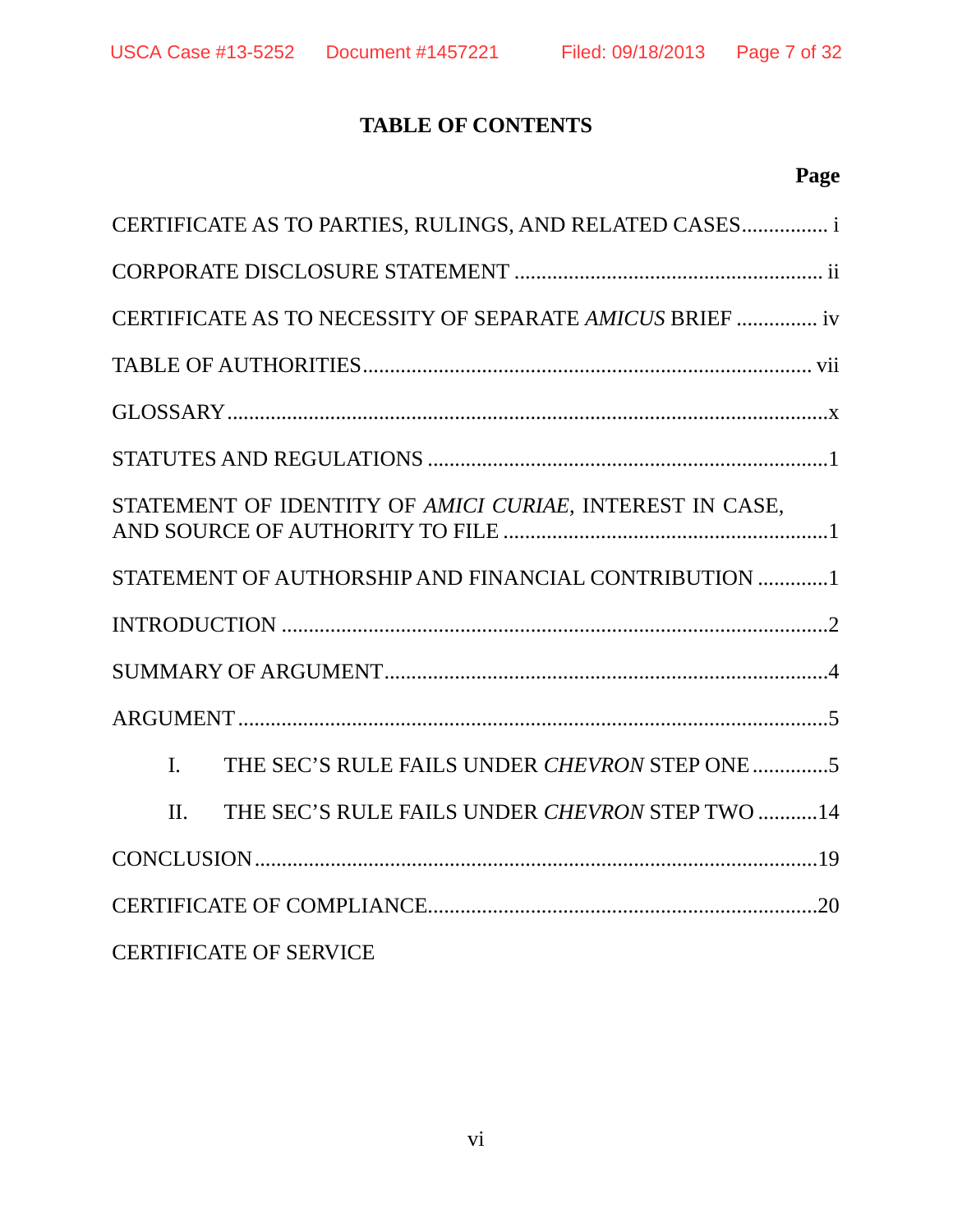### **TABLE OF AUTHORITIES**

| ισρι<br>x<br>ч |
|----------------|
|----------------|

### **Cases**

-

| Am. Mining Cong. v. MSHA,                                     |
|---------------------------------------------------------------|
| Bus. Roundtable v. SEC,                                       |
| Catawba County v. EPA,                                        |
| Charles Peckat Mfg. Co. v. Jarecki,                           |
| * Chevron, U.S.A., Inc. v. Natural Res. Def. Council, Inc.,   |
| Chickasaw Nation v. United States,                            |
| Coal. for Common Sense in Gov't Procurement v. United States, |
| Diamond v. Chakrabarty,                                       |
| FCC v. Beach Commc'ns, Inc.,                                  |
| FedEx Home Delivery v. NLRB,                                  |
| Hearth, Patio & Barbecue Ass'n v. U.S. Dep't of Energy,       |

<sup>\*</sup> Authorities upon which we chiefly rely are marked with asterisks.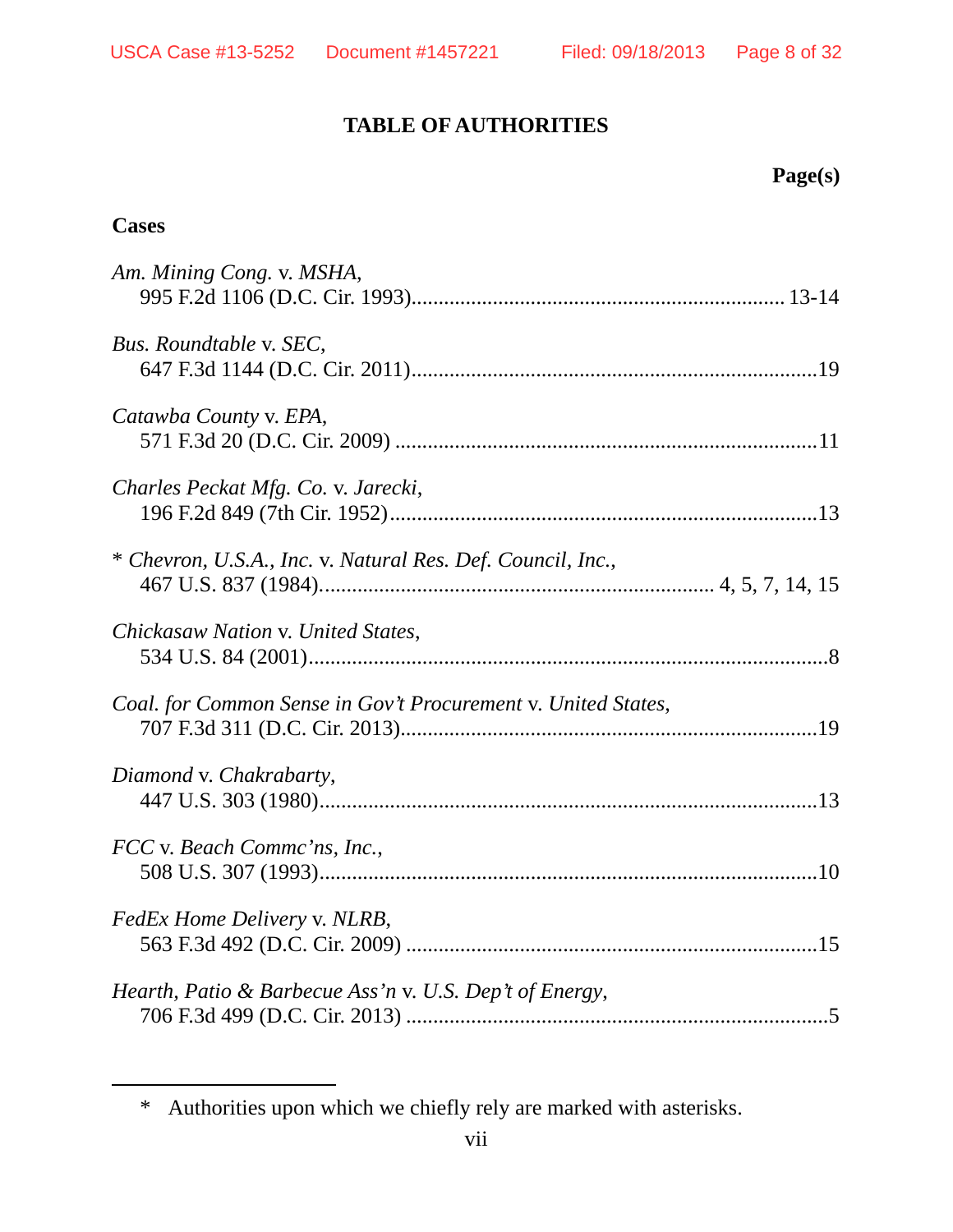| Hibbs v. Winn,                              |
|---------------------------------------------|
| INS v. Cardoza-Fonseca,                     |
| Judulang v. Holder,                         |
| Limtiaco v. Camacho,                        |
| Marbury v. Madison,                         |
| Melkonyan v. Sullivan,                      |
| Nixon v. United States,                     |
| Saudi Arabia v. Nelson,                     |
| TRW Inc. v. Andrews,                        |
| United States v. Mead Corp.,                |
| United States v. W. Elec. Co.,              |
| Whitman v. Am. Trucking Ass'ns,             |
| Williamson v. Lee Optical of Oklahoma Inc., |
| <b>Statutes and Legislative History</b>     |
|                                             |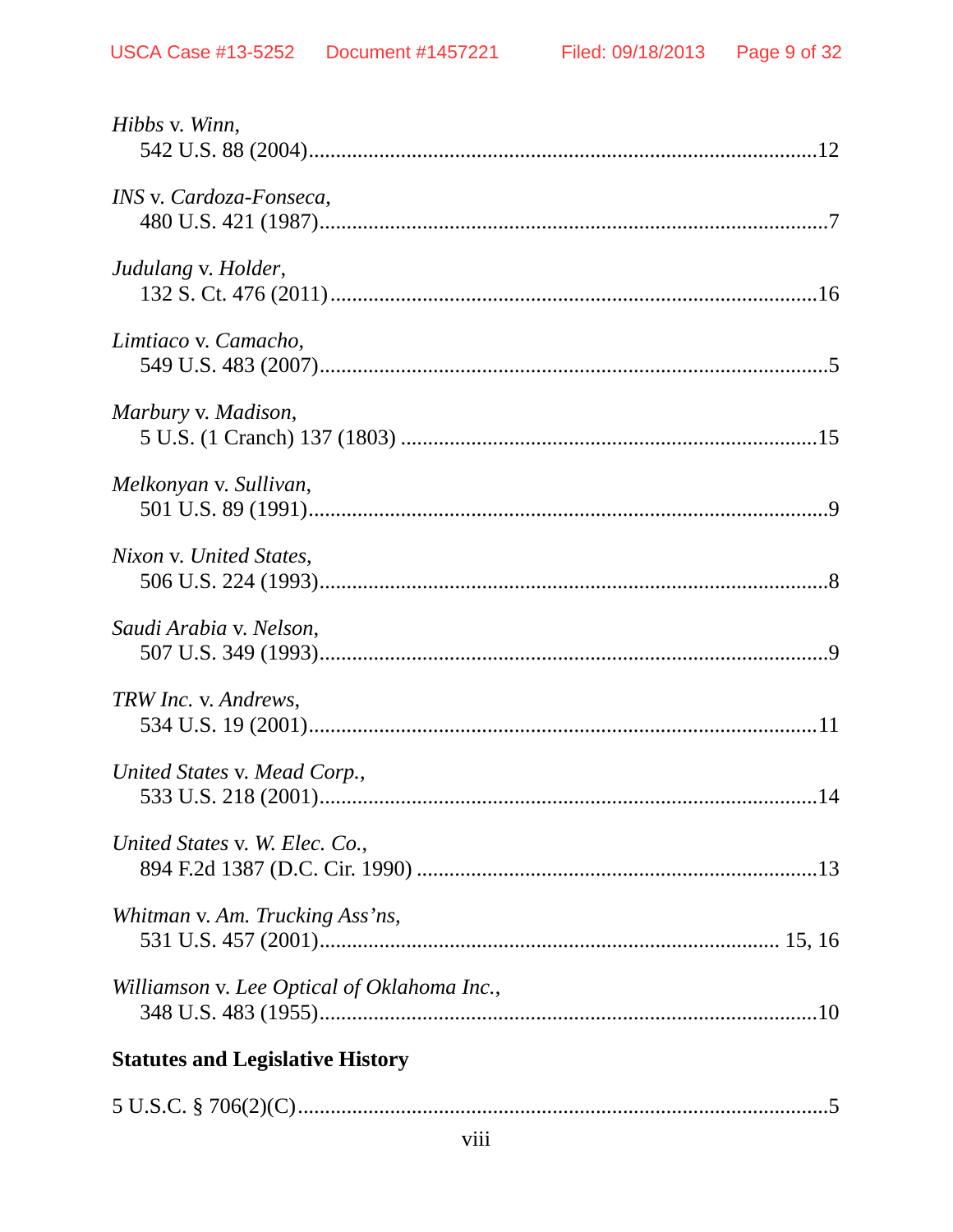| Dodd-Frank Wall Street Reform and Consumer Protection Act, Pub. L. No. |  |
|------------------------------------------------------------------------|--|
| <b>Regulations</b>                                                     |  |

| <b>Other Authorities</b> |
|--------------------------|
|                          |
|                          |
|                          |

| Stephen Breyer, Judicial Review of Questions of Law and Policy, |  |
|-----------------------------------------------------------------|--|
|                                                                 |  |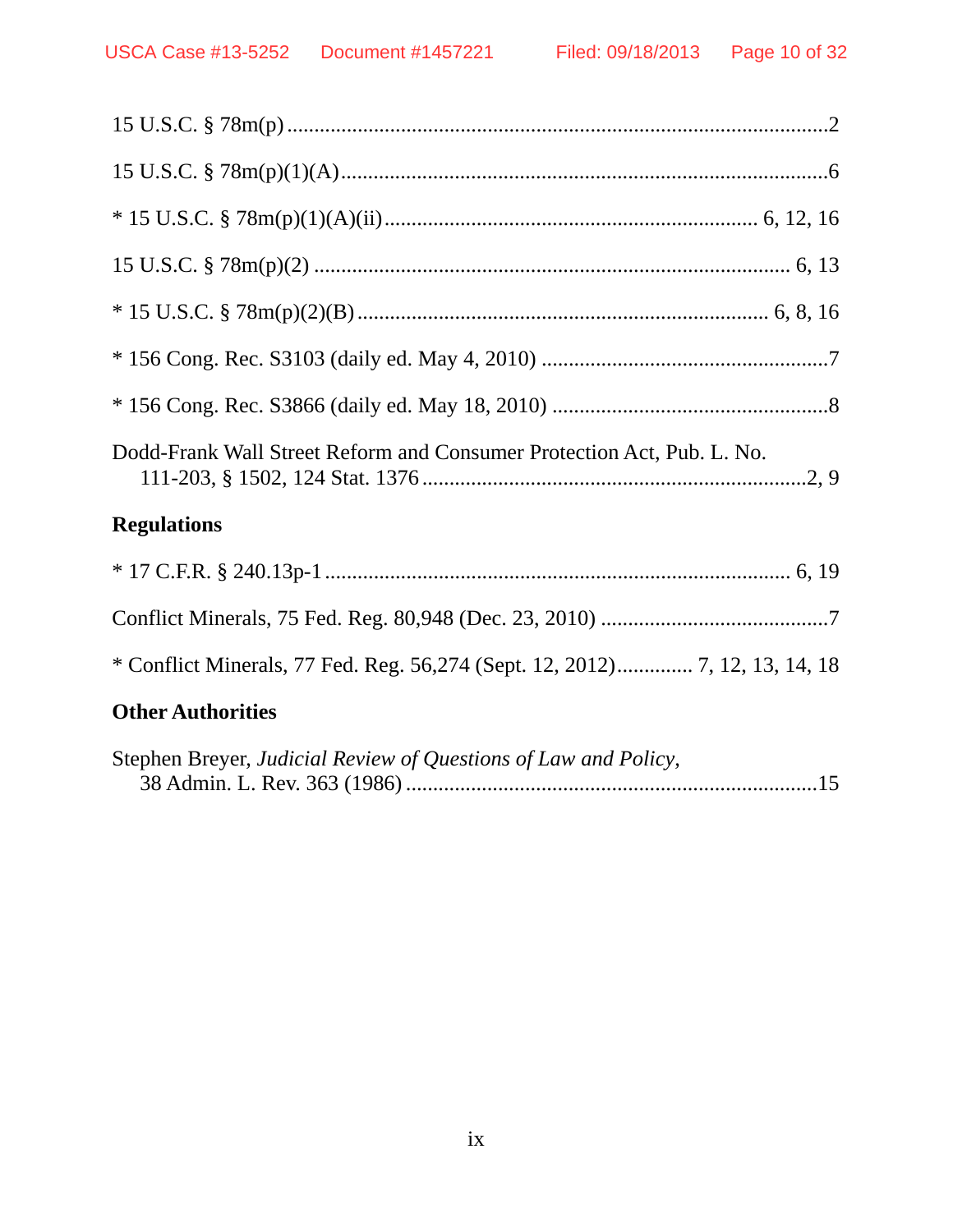## **GLOSSARY**

- DRC Democratic Republic of the Congo and adjoining countries
- NRF National Retail Federation
- RLC Retail Litigation Center, Inc.
- SEC Securities and Exchange Commission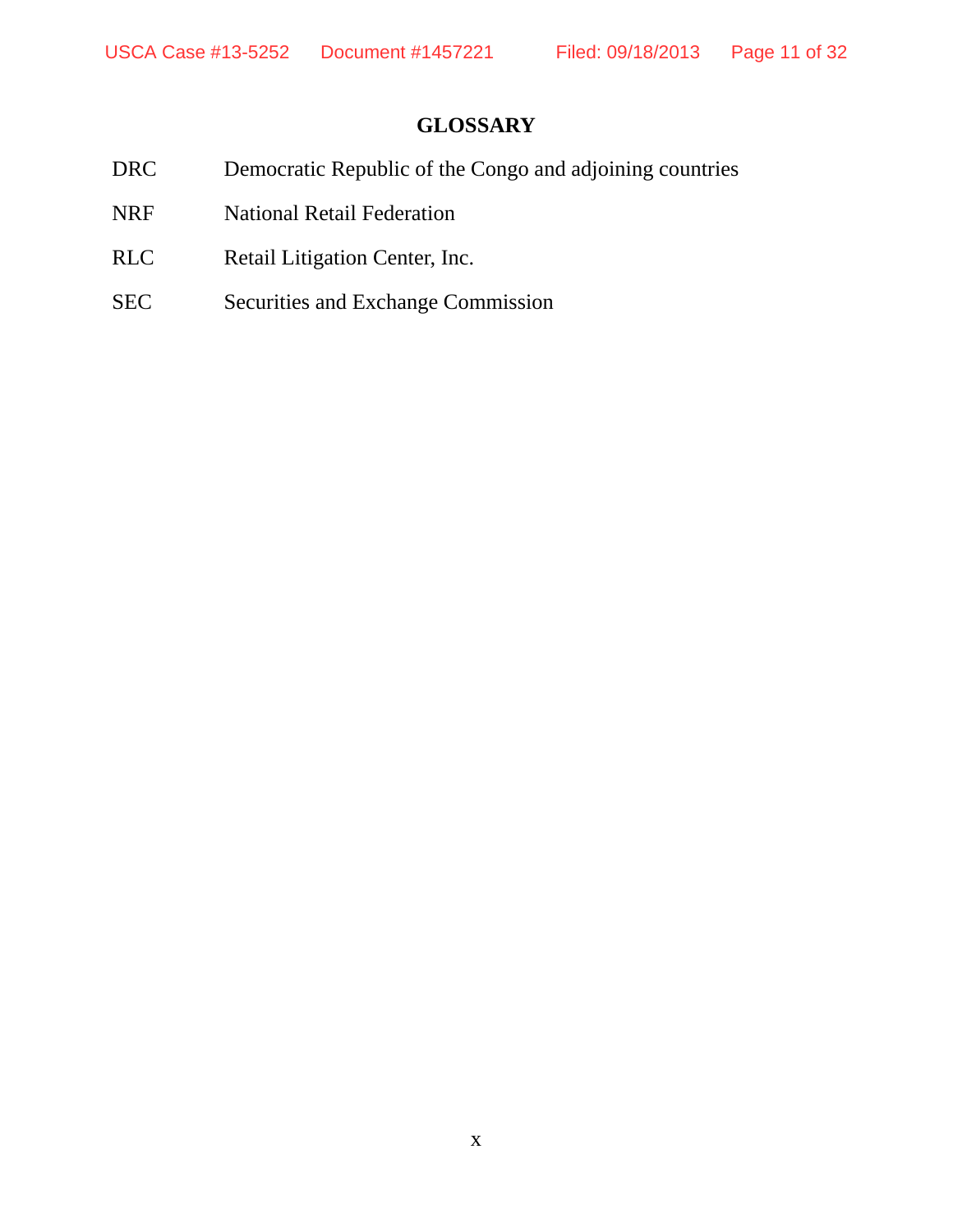#### **STATUTES AND REGULATIONS**

 All pertinent statutory provisions and regulations are set forth in the Brief for Appellants National Association of Manufacturers *et al.*

### **STATEMENT OF IDENTITY OF** *AMICI CURIAE***, INTEREST IN CASE, AND SOURCE OF AUTHORITY TO FILE**

*Amici* include the Retail Litigation Center (RLC), a public policy organization that identifies and engages in legal proceedings that affect the retail industry, and the National Retail Federation (NRF), which represents retailers of all types and sizes in the United States and more than 45 countries abroad including department stores, specialty, apparel, discount, online, independent, grocery, and chain restaurants, among others. The RLC and the NRF represent the interests of retailers and related businesses, many of which will be subject to the agency action at issue even though they are not manufacturers and thus are outside the scope of Congress's intent.

 Pursuant to Fed. R. App. P. 29(a) and D.C. Circuit Rule 29(b), all parties previously consented to the filing of this brief.

#### **STATEMENT OF AUTHORSHIP AND FINANCIAL CONTRIBUTION**

 No party's counsel authored this brief in whole or in part, and no party, party's counsel, nor other person other than counsel for *amici* contributed money intended to fund the preparation or submission of this brief.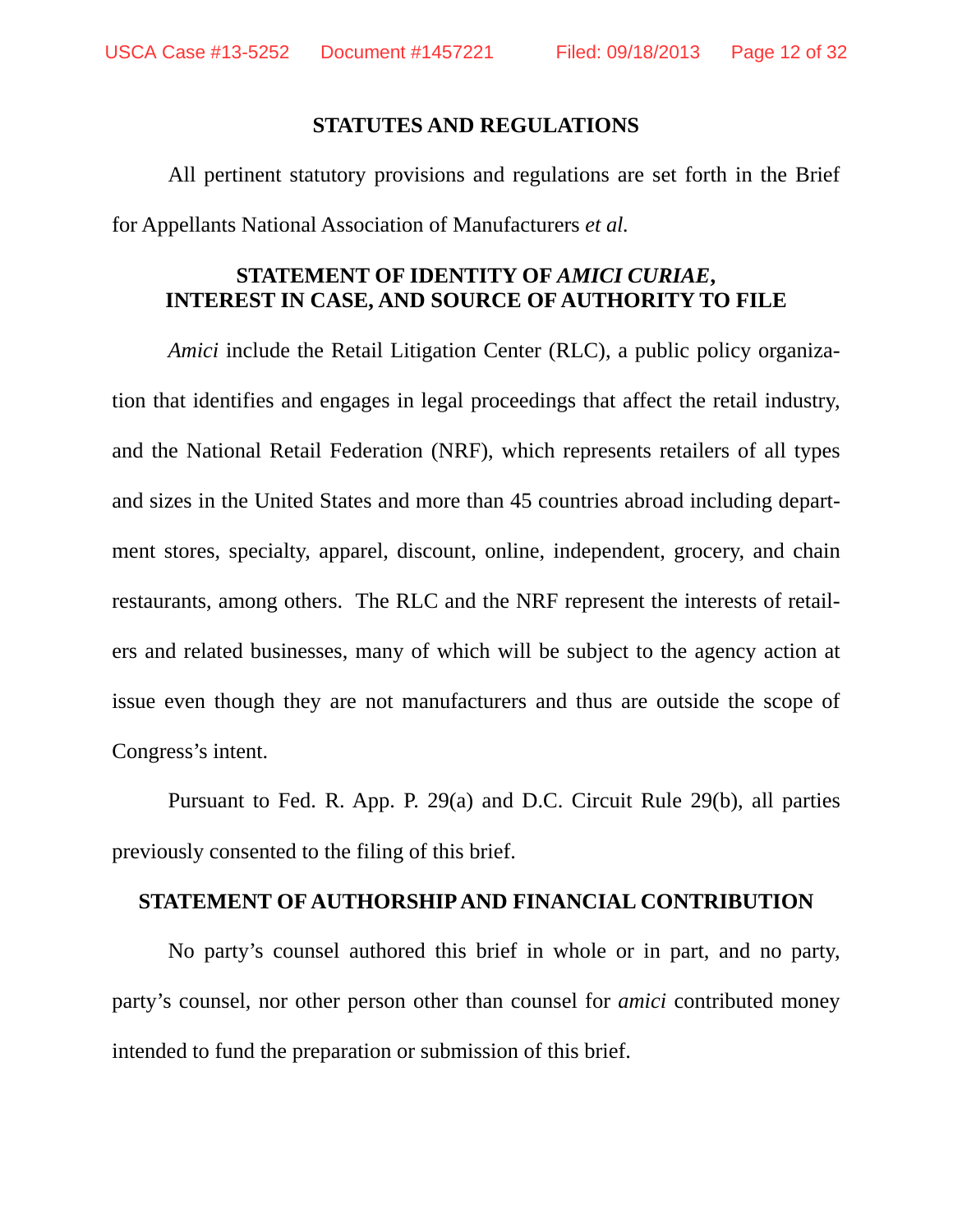### **INTRODUCTION**

 Recognizing that the humanitarian crisis in the Democratic Republic of the Congo (DRC) called for action, Congress passed a law intended to curb (through securities-law disclosures in the United States) those widely reported and deeply troubling human-rights abuses. Specifically, Congress enacted section 1502 of the Dodd-Frank Act,<sup>1</sup> which required the SEC to compel manufacturers to disclose the existence and source of "conflict minerals" in their products. "Conflict minerals" include the derivatives of ores commonly mined in the DRC, such as gold, tantalum, tin, and tungsten. J.A. 858 n.2. Congress determined that the mining of these minerals "help[s] to finance conflict characterized by extreme levels of violence." Dodd-Frank Wall Street Reform and Consumer Protection Act, Pub. L. No. 111- 203, § 1502(a), 124 Stat. 1376, 2213. Thus, requiring manufacturers to disclose their use of minerals sourced in or near the DRC was intended to reduce the market for those minerals, in turn reducing the funding that enables the violence.

 The nation's retailers, represented here by *amici* RLC and NRF, stand with Congress in condemning these atrocities in the DRC in the strongest possible terms. Indeed, some retailers have adopted policies asking suppliers to use only non-DRC materials or DRC materials that are legitimately sourced (that is, that are confirmed not to have funded armed conflict) in products to be sold at retail. And

 $\frac{1}{1}$  Pub. L. No. 111-203, § 1502, 124 Stat. 1376, 2213-18, codified in relevant part at 15 U.S.C. § 78m(p).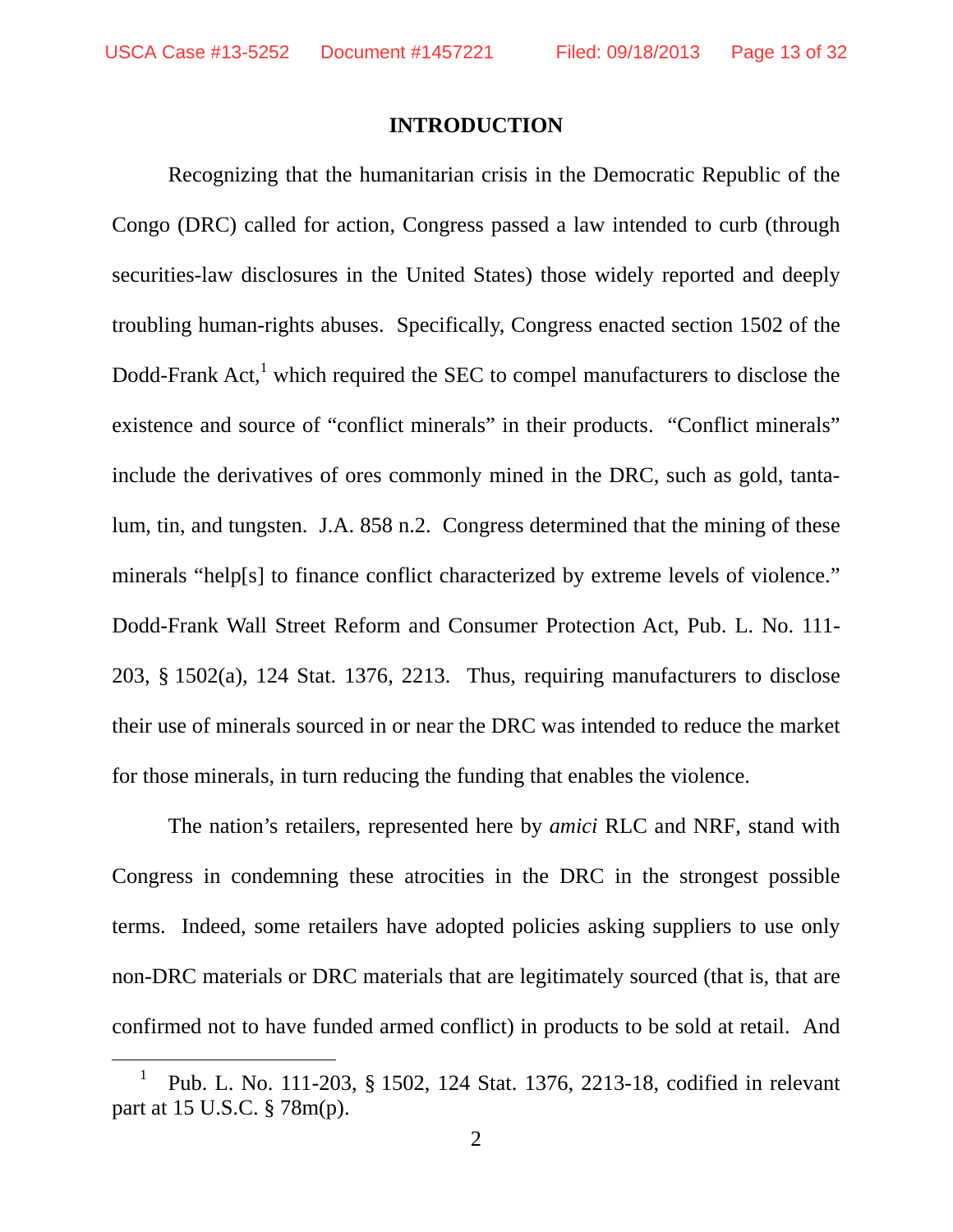retailers are developing and supporting numerous responsible sourcing programs, each acting on the conditions retailers can most directly affect.

 The problem here rests with the SEC. Congress directed that the regulation implementing its law cover *manufacturers*, which source the raw materials that contain conflict minerals to make their products. The SEC, however, unilaterally added those who merely *contract to manufacture* products—which will include some retailers as a result of the private-label products that they hire manufacturers to produce—to the scope of its regulation. Congress did not, however, subject those who contract to manufacture to the law's reporting requirements; to the contrary, it is clear from the face of the statute that Congress appreciated the difference between manufacturers and those that only contract to manufacture goods, and it chose to apply these reporting requirements only to the former.

 Compounding that problem, the SEC's regulation makes no practical sense, as it seeks to compel those who do not manufacture to know all about the complex, multi-layered supply chains of many manufacturers. A manufacturer, by definition, must know about the materials and parts that go into its products; that information is not necessarily within a retailer's purview. In fact, retailers frequently do not have access to such information. A retailer, for example, may custom-order products for its inventory with little more ability to learn about and control the source of their components than a consumer who custom-orders furniture. Manu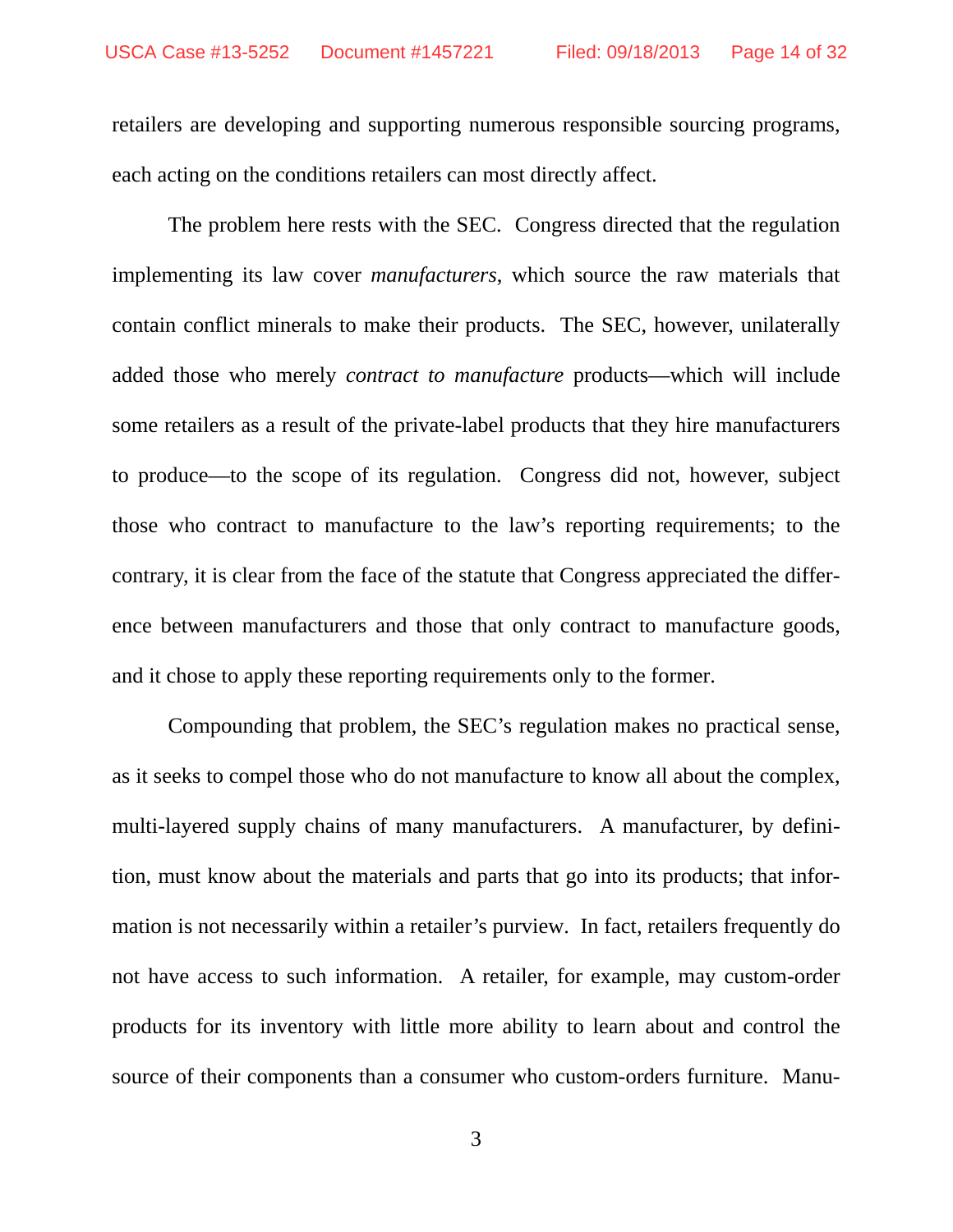facturers and retailers have fundamentally different functions in the commercial world, and they have fundamentally different obligations under the statute at issue here.

 Because the SEC exceeded its mandate, its regulation is invalid under the Administrative Procedure Act to the extent it reaches those companies that do not actually manufacture goods. Because this issue is open-and-shut—the statute says one thing; the regulation says another—we urge the Court, at the very least, to invalidate this aspect of the regulation. $<sup>2</sup>$ </sup>

#### **SUMMARY OF ARGUMENT**

 I. Congress directed that the rule at issue should apply only to companies that "manufacture[]" goods. The history, structure, and purpose of its statute all confirm that Congress sought to cover manufacturers and no one else. Hence, the SEC's rule, which applies to certain non-manufacturers, is invalid under step one of *Chevron, U.S.A., Inc.* v. *Natural Res. Def. Council, Inc.*, 467 U.S. 837 (1984).

 II. Even were Congress's direction somehow unclear—thus reaching step two of *Chevron*—the SEC's rule still would be invalid. Its interpretation merits little deference because it involved no administrative expertise or policy judgment. Rather, the SEC attempted only to construe the statute, but its construction is

 $\frac{1}{2}$  Appellants have identified numerous, broader defects in the regulation, and *amici* generally share Appellants' concerns.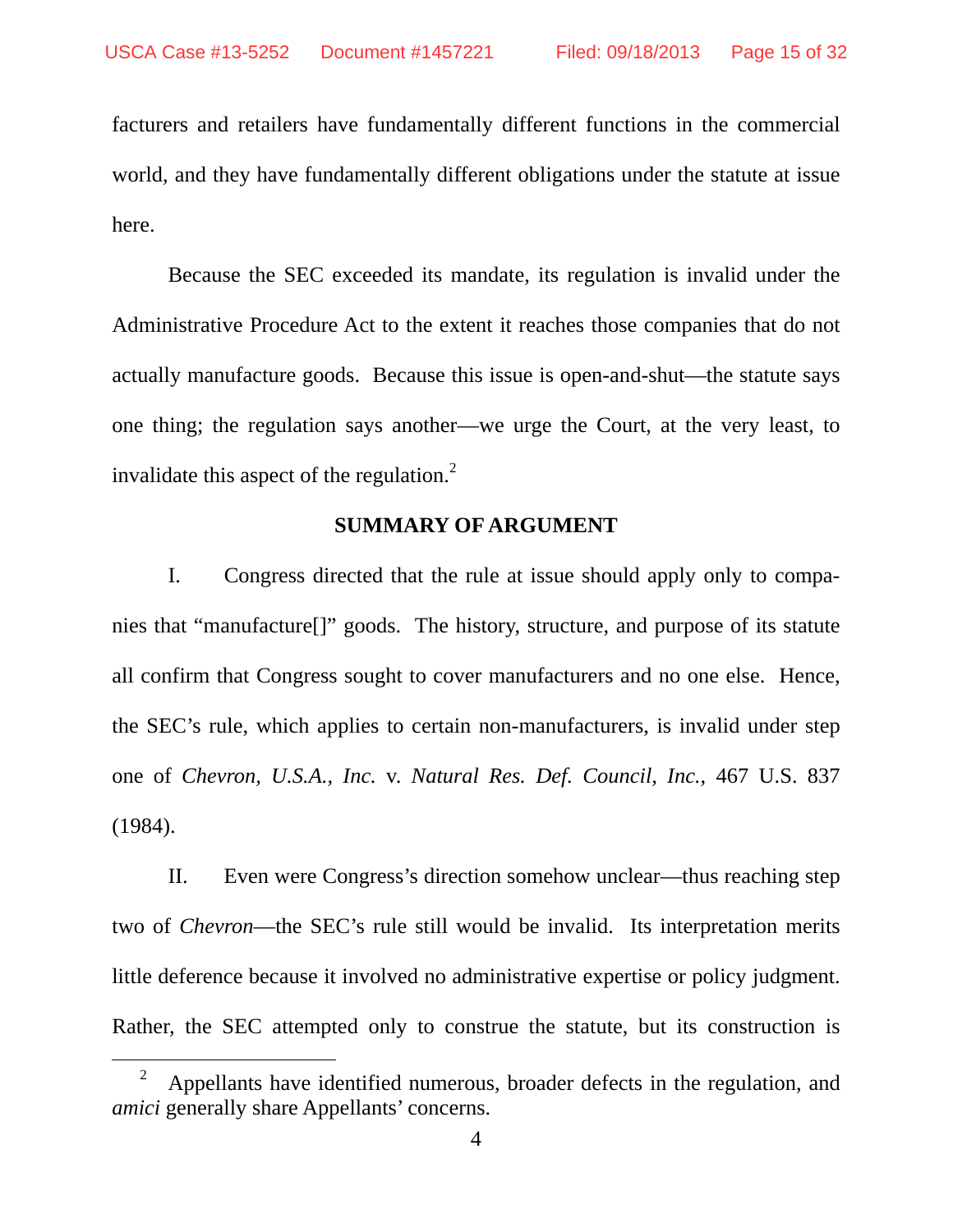manifestly unreasonable. Nor would looking beyond the text have helped the agency, as its rule makes little practical sense when applied to non-manufacturers.

#### **ARGUMENT**

#### **I. THE SEC'S RULE FAILS UNDER** *CHEVRON* **STEP ONE**

 Congress directed the SEC to promulgate a rule that would cover those who "manufacture[]" certain products. But the rule that the SEC promulgated applies not only to manufacturers but also to those who "contract to manufacture" the products. The SEC therefore acted "in excess of [its] statutory . . . authority," and its rule is invalid to that extent. See 5 U.S.C. § 706(2)(C).

 To determine whether Congress's intent stands in the way of an agency's regulation, this Court "examine[s] the statute *de novo*, employing traditional tools of statutory construction." *Hearth, Patio & Barbecue Ass'n* v. *U.S. Dep't of Energy*, 706 F.3d 499, 503 (D.C. Cir. 2013) (quotation marks omitted). In particular, it considers "the text, structure, purpose, and history" of the statute, *ibid.* (quotation marks omitted), each of which here shows that Congress intended to cover only manufacturers. That intent "is the end of the matter." *Chevron*, 467 U.S. 837, 842 (1984).

 A. The analysis begins, "[a]s always," with the text of the statute. See *Limtiaco* v. *Camacho*, 549 U.S. 483, 488 (2007). Congress established a simple framework for the conflict minerals rule. As relevant here, Congress first defined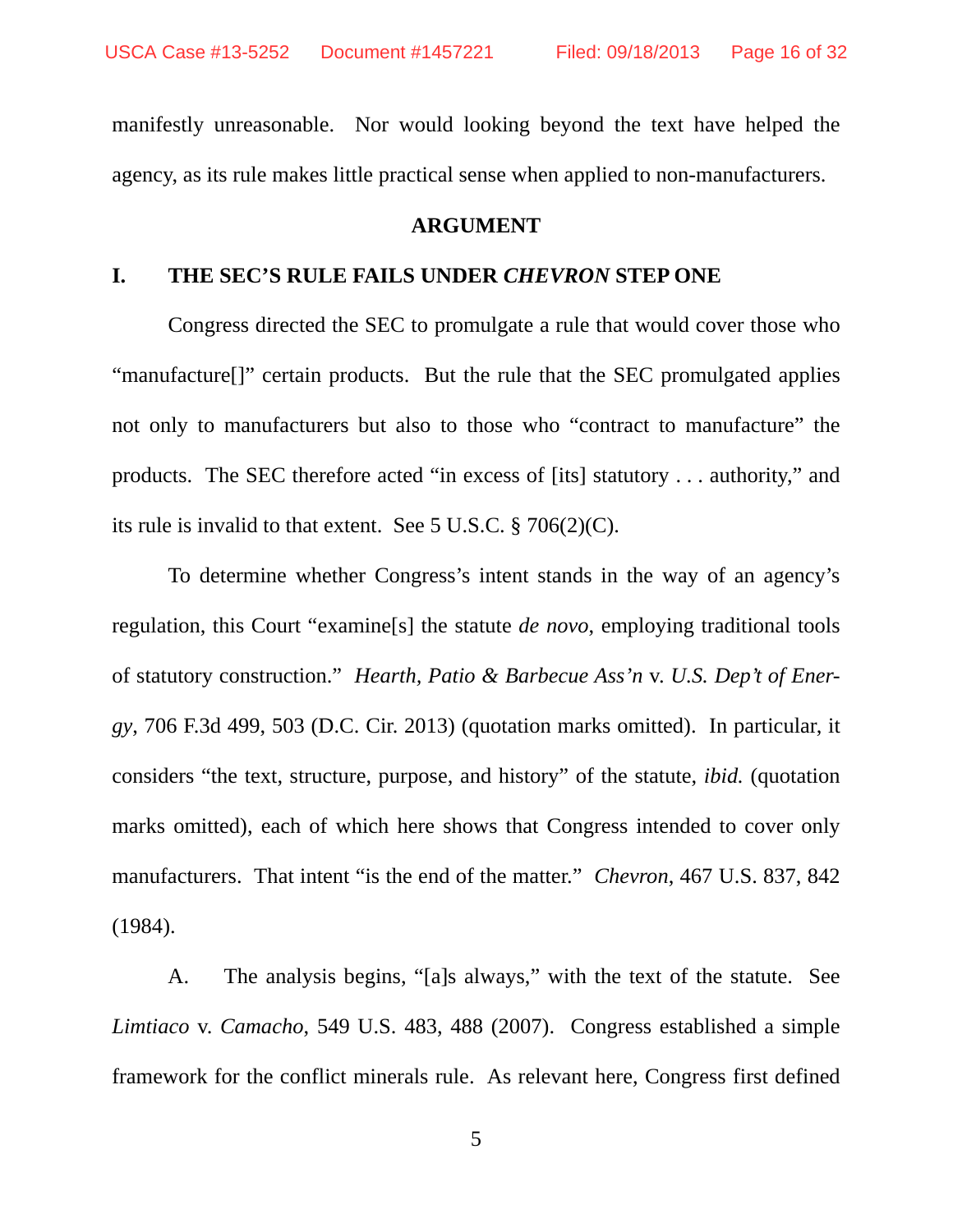*who* would be subject to the rule; then it defined *what* those persons should disclose. The *who* is "any person described in paragraph (2)" of the law. 15 U.S.C. § 78m(p)(1)(A). And paragraph (2) says that "[a] person is described in this paragraph if" "conflict minerals are necessary to the functionality or production of a product *manufactured by* such person." *Id.* § 78m(p)(2), (p)(2)(B) (emphasis added). In other words, a company is subject to the rule if and only if conflict minerals are necessary to a product it "manufacture[s]." Conversely, a company that does not "manufacture[]" a product is not subject to the rule.

 Congress next defined *what* those subject to the rule must disclose. Namely, the statute required (in relevant part) "a description of the products manufactured *or contracted to be manufactured* that are not DRC conflict free." *Id.*  $\S 78m(p)(1)(A)(ii)$  (emphasis added). Thus, if a company is subject to the rule that is, it manufactures products necessarily involving conflict minerals—it must disclose the products that are not "DRC conflict free" that it either manufactures or contracts to manufacture. Congress thus took pains to define the "who" and the "what" differently.

 The SEC's rule obliterated that distinction. The SEC defined the "who" to require disclosures from Exchange Act registrants "having conflict minerals that are necessary to the functionality or production of a product manufactured *or contracted by that registrant to be manufactured.*" 17 C.F.R. § 240.13p-1 (empha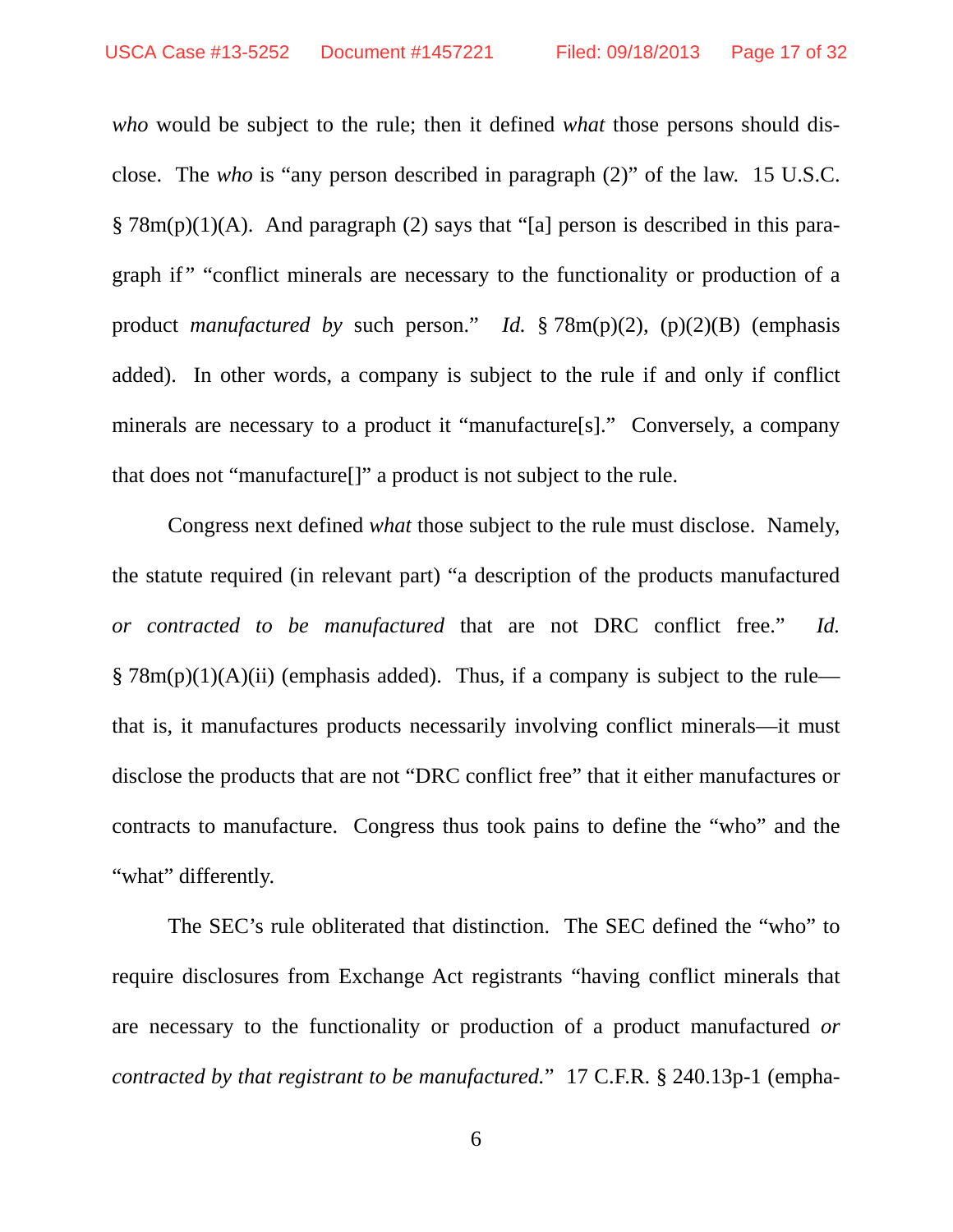sis added). The SEC thereby imposed the disclosure requirement on persons who contract to manufacture products but do not actually manufacture products. Simply put, Congress did not include these persons in its "who," but the SEC did.

 This text is so plain that even the SEC previously acknowledged that, by its terms, the statute "was intended to apply *only* to issuers that manufacture products." Conflict Minerals, 75 Fed. Reg. 80,948, 80,952 (Dec. 23, 2010) (emphasis added). And the SEC has agreed that, because Congress did not define "manufacture," that term must be given its "generally understood meaning" (Conflict Minerals, 77 Fed. Reg. 56,274, 56,290 (Sept. 12, 2012)). The Court need venture no further, "for the court, as well as the agency, must give effect to the unambiguously expressed intent of Congress." *Chevron*, 467 U.S. at 842-43.

 B. That Congress sought to include only manufacturers "is confirmed by an examination of [the statute's] history." See *INS* v. *Cardoza-Fonseca*, 480 U.S. 421, 432 (1987). The first draft of the statute would have applied whenever the specified minerals were "necessary to . . . a product *of* such person." 156 Cong. Rec. S3103 (daily ed. May 4, 2010) (amendment by Sen. Brownback) (emphasis added). This language is broad; "product of such person" would encompass many relationships between the product and the person.

 In a subsequent draft, however, Congress expressly narrowed its focus to manufacturers—it changed the key language to "a product *manufactured by* such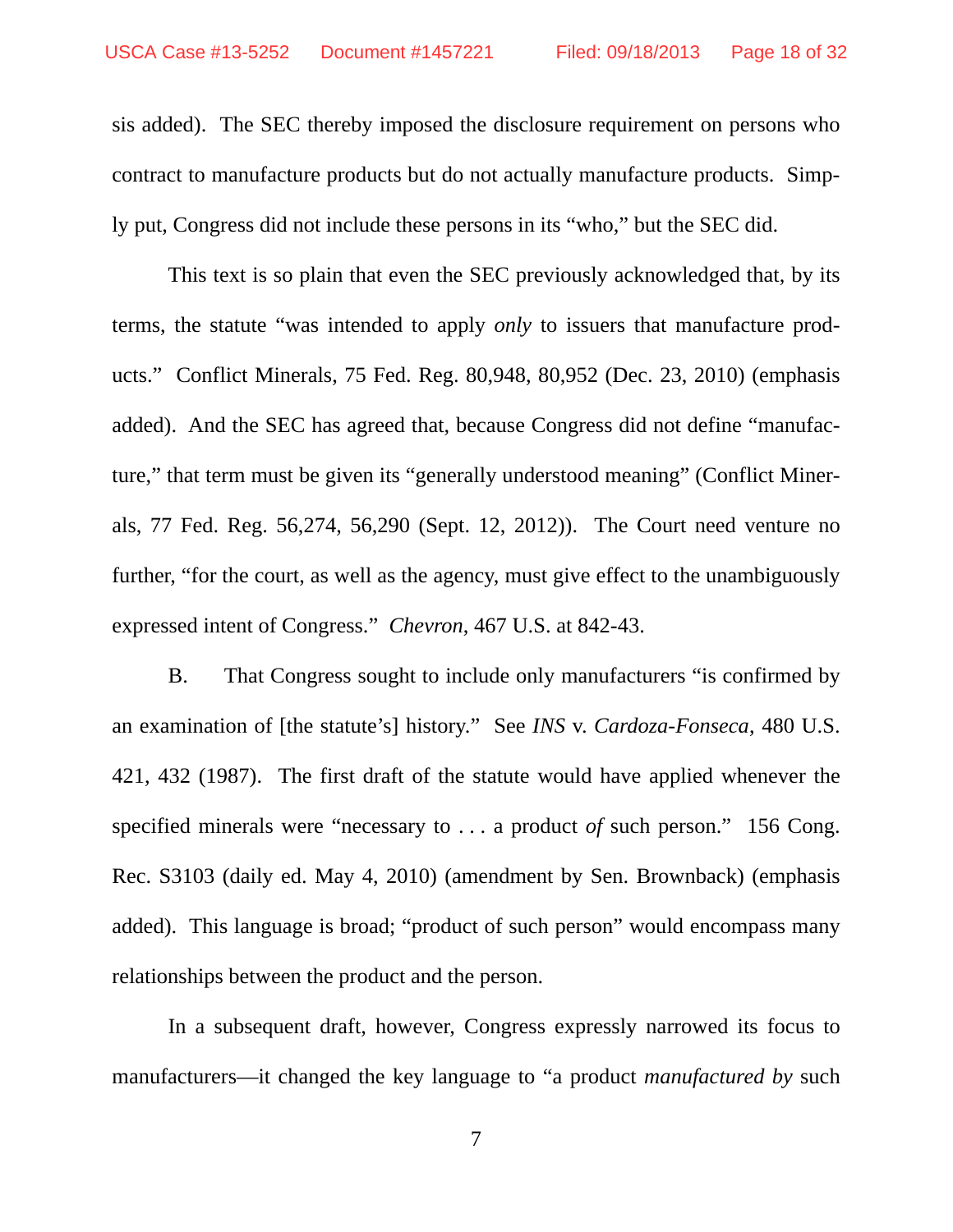person." 156 Cong. Rec. S3866 (daily ed. May 18, 2010) (amendment by Sen. Brownback) (emphasis added). This change is telling; courts "ordinarily will not assume that Congress intended to enact statutory language that it has earlier discarded in favor of other language." *Chickasaw Nation* v. *United States*, 534 U.S. 84, 93 (2001) (quotation marks omitted). Indeed, the language of the later draft is the language Congress actually passed, and "the plain language of the enacted text is the best indicator of [Congress's] intent." *Nixon* v. *United States*, 506 U.S. 224, 232 (1993). This history confirms that Congress aimed to reach only those who manufacture certain products, not persons who are connected in other ways to those products.

C. The intent manifested in the text and history of section  $78m(p)(2)(B)$ is in full accord with the structure and purpose of the statute as a whole. As enacted, the statute covers those who manufacture any products involving conflict minerals (the "who"). It then requires such issuers to disclose information about all of their products involving conflict minerals, whether they manufacture the products themselves or not (the "what"). Thus, products "contracted to be manufactured" are included, but only for those who otherwise manufacture products.

 This structure confirms two basic points about Congress's understanding when enacting this provision. First, Congress was fully cognizant for the purposes of this statute of the distinction between those who manufacture and those who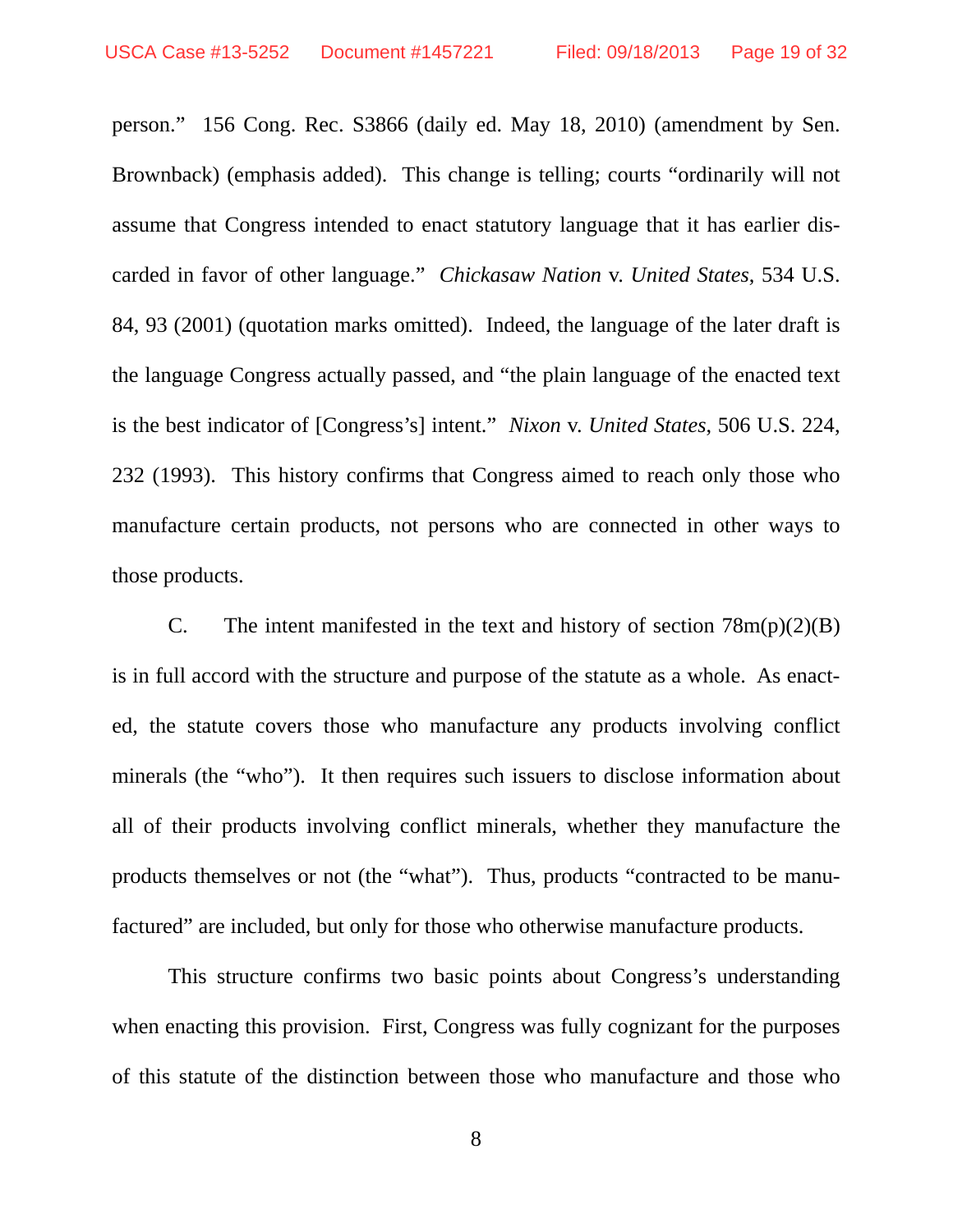contract with others to manufacture. "Distinctions among descriptions juxtaposed against each other are naturally understood to be significant." *Saudi Arabia* v. *Nelson*, 507 U.S. 349, 357-58 (1993) (citing *Melkonyan* v. *Sullivan*, 501 U.S. 89, 94-95 (1991)). Here, Congress chose to apply the statute only to those who actually "manufacture[]" goods, even as it required those persons to disclose information about goods "contracted to be manufactured." Treating the "who" and the "what" separately and defining them differently is compelling evidence that Congress did not intend to conflate them, as the SEC's rule does.

Second, the structure serves an important statutory objective by preventing covered persons—*i.e.*, manufacturers—from effecting a simple end-run around the disclosure rule. Congress itself announced its goal to discourage the violence in the DRC by eliminating a major source of revenue for armed rebel groups—the mining and sale of tin, tantalum, tungsten, and gold. Dodd-Frank Wall Street Reform and Consumer Protection Act, Pub. L. No. 111-203, § 1502(a), 124 Stat. 1376, 2213. As the SEC has pointed out, without the "contract to manufacture" proviso, manufacturers would be able to circumvent the law by outsourcing work to companies that are not covered by the rule (*e.g.*, privately held companies) or that are located in countries where the rule lacks force. SEC Br. at 51 (Dist. Ct. Dkt. 16) (May 16, 2013). The "contracted to be manufactured" provision in the context of "what" must be disclosed closes this potential loophole by ensuring that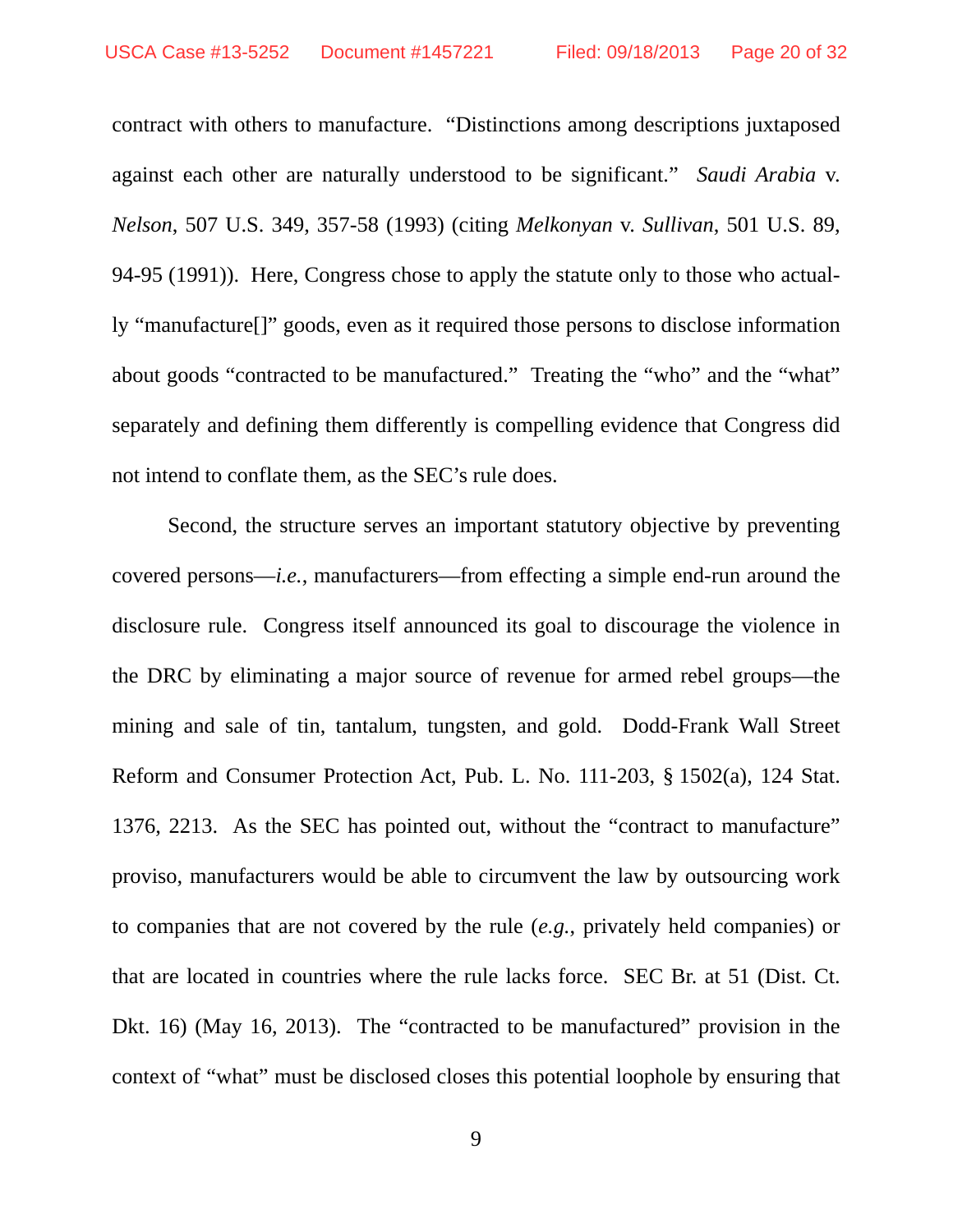the category of persons to whom the rule applies—*i.e.*, manufacturers—cannot avoid certain adverse disclosures by contracting out the manufacture of some of their products.

 Just as importantly, Congress often acts incrementally when it "[d]efin[es] the class of persons subject to a regulatory requirement." *FCC* v. *Beach Commc'ns, Inc.*, 508 U.S. 307, 315 (1993). Here, Congress could have banned conflict minerals outright, but it did not. Or it could have expressly imposed disclosure requirements on both manufacturers and retailers or all issuers subject to SEC disclosure obligations, but it did not. Instead, it authorized a narrower disclosure rule, targeting those who are best positioned to reduce their use of conflict minerals. Manufacturers are far better situated than non-manufacturers to make the required disclosures, regardless of whether they manufacture the products themselves. See *infra* section II.B. And, because manufacturers already would absorb the fixed cost of compliance, it was a slight burden to add the marginal cost of compliance for products made by contract. Adding non-manufacturers to the mix, by contrast, would impose a much greater burden. This kind of line-drawing is uniquely within the province of Congress. See *Beach Commc'ns*, 508 U.S. at 316 (citing *Williamson* v. *Lee Optical of Oklahoma Inc.*, 348 U.S. 483, 489 (1955)). The SEC's regulation, however, fundamentally changes the reach of the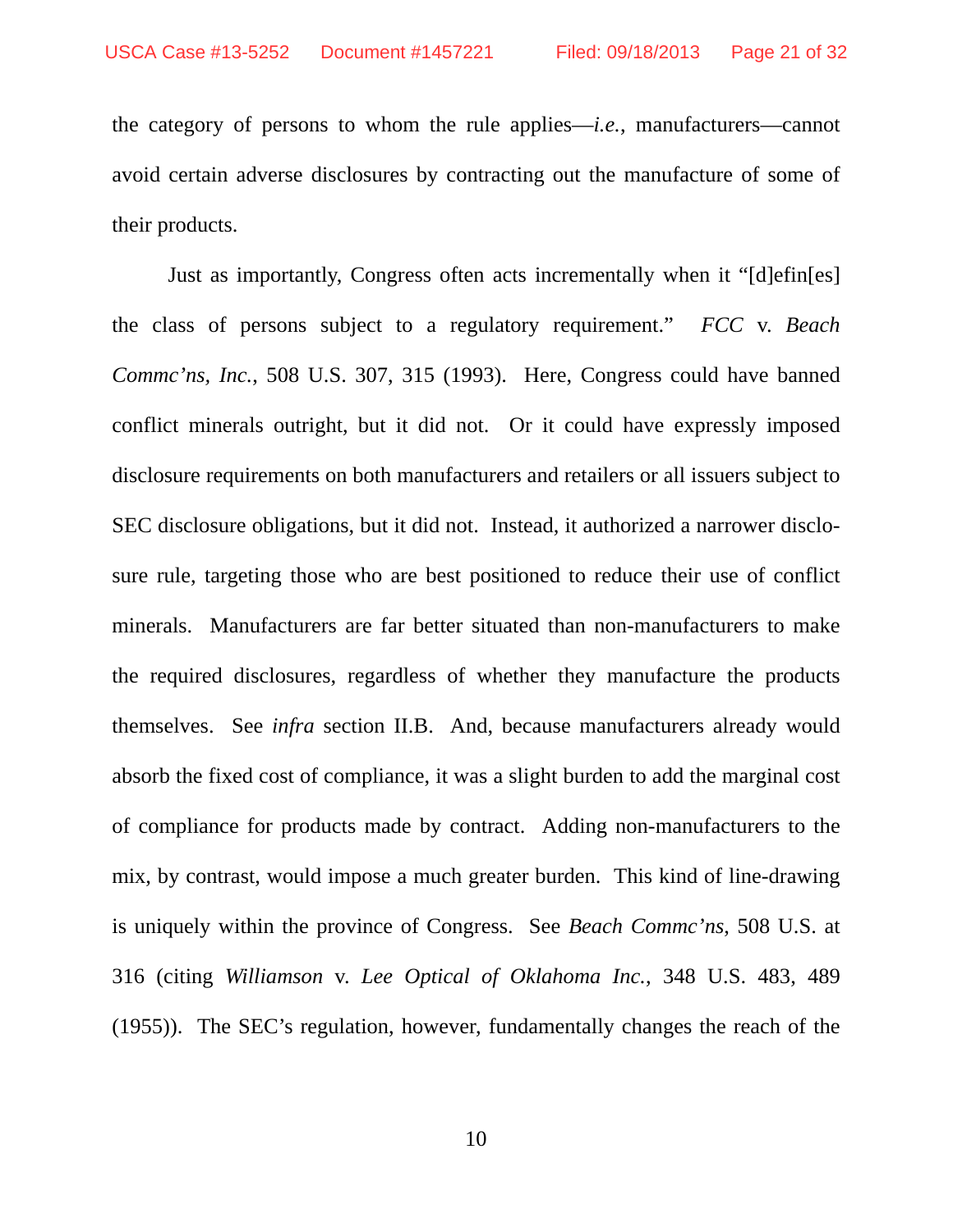statute by sweeping in a category of persons Congress plainly did not intend to reach.

 D. None of the district court's efforts to find ambiguity in the statute is persuasive.

 First, the district court noted that, in the *Chevron* context, it is not dispositive that Congress used a term in one part of a statute but omitted it in another. J.A. 898 (citing *Catawba County* v. *EPA*, 571 F.3d 20, 36 (D.C. Cir. 2009)). But that attacks a straw man. The point is not only that Congress used "contract to manufacture" in one subsection but not in another. Rather, the point is that Congress used only "manufacture"—not "contract to manufacture"—in defining who must make disclosures. Moreover, that it used "contract to manufacture" in a separate section laying out what the disclosures must include shows, as explained above, that Congress deliberately distinguished *who* must comply from *what* constitutes compliance. See *TRW Inc.* v. *Andrews*, 534 U.S. 19, 28 (2001) ("The most natural reading ... is that Congress implicitly excluded a general ... rule by explicitly including a more limited one.").

 Second, the district court held that the statute's evolution from "product of such person" to "product manufactured by such person" indicates that Congress "sought to exclude *pure* retailers from the Rule's coverage." J.A. 899 (emphasis added). But that mistakes the part for the whole. By including only "manufactur-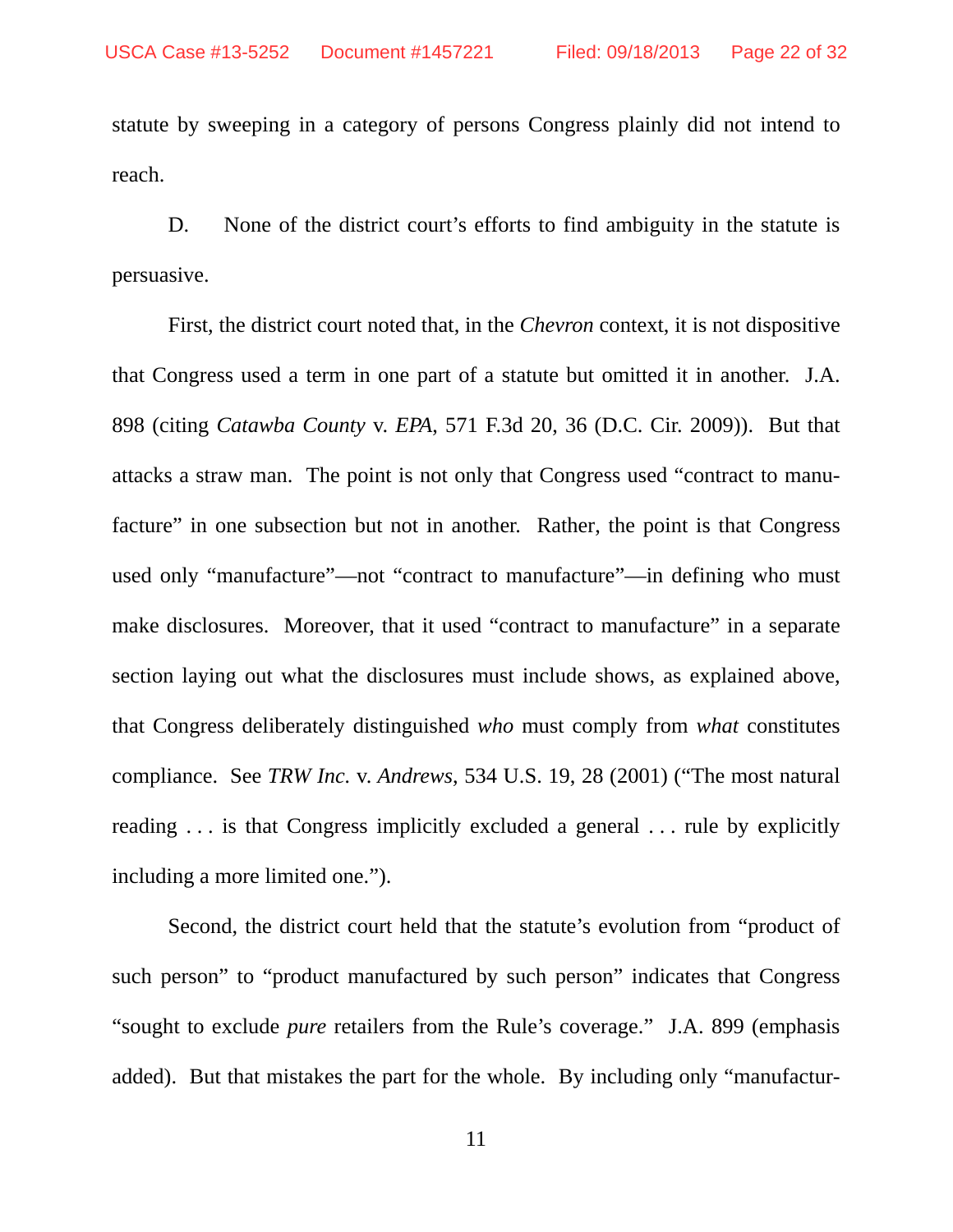ers," Congress indeed sought to exclude "pure" retailers—along with other types of companies that are neither manufacturers nor "pure" retailers.<sup>3</sup> Congress gave no hint that the whole category of "non-manufacturers" should be reduced to "pure retailers."

 Third—as if to confirm how weak the SEC's arguments are—the district court invented a rationale for its holding that no party advanced and, indeed, deemed it the "[m]ost fundamental[]." J.A. 899. To wit, it held that the "ambiguity inherent in the term 'manufacture' itself" authorized the SEC to include those who merely contract to manufacture. *Ibid.* But the SEC disagrees—it claimed that it was not necessary to define the term "manufacture" because, in its view, "the term is generally understood"; it then went on to include "contract to manufacture" as a separate term. Conflict Minerals, 77 Fed. Reg. 56,274, 56,290 (Sept. 12, 2012). More importantly, the statute belies the district court's rationale: If "manufacture" encompassed "contract to manufacture," that would render superfluous part of Congress's separate phrase "manufactured or contracted to be manufactured." 15 U.S.C. § 78m(p)(1)(A)(ii); see *Hibbs* v. *Winn*, 542 U.S. 88, 101 (2004) (explaining the "rule against superfluities").

 <sup>3</sup> Indeed, the SEC's rule does a poor job of distinguishing "pure retailers" from retailers who exercise enough influence over their private-label products to become "contract manufacturers" in the eyes of the SEC. Importantly, the SEC never suggested in any of its regulatory or pre-regulatory documents that retailers engaging in private-label activity are "manufacturers."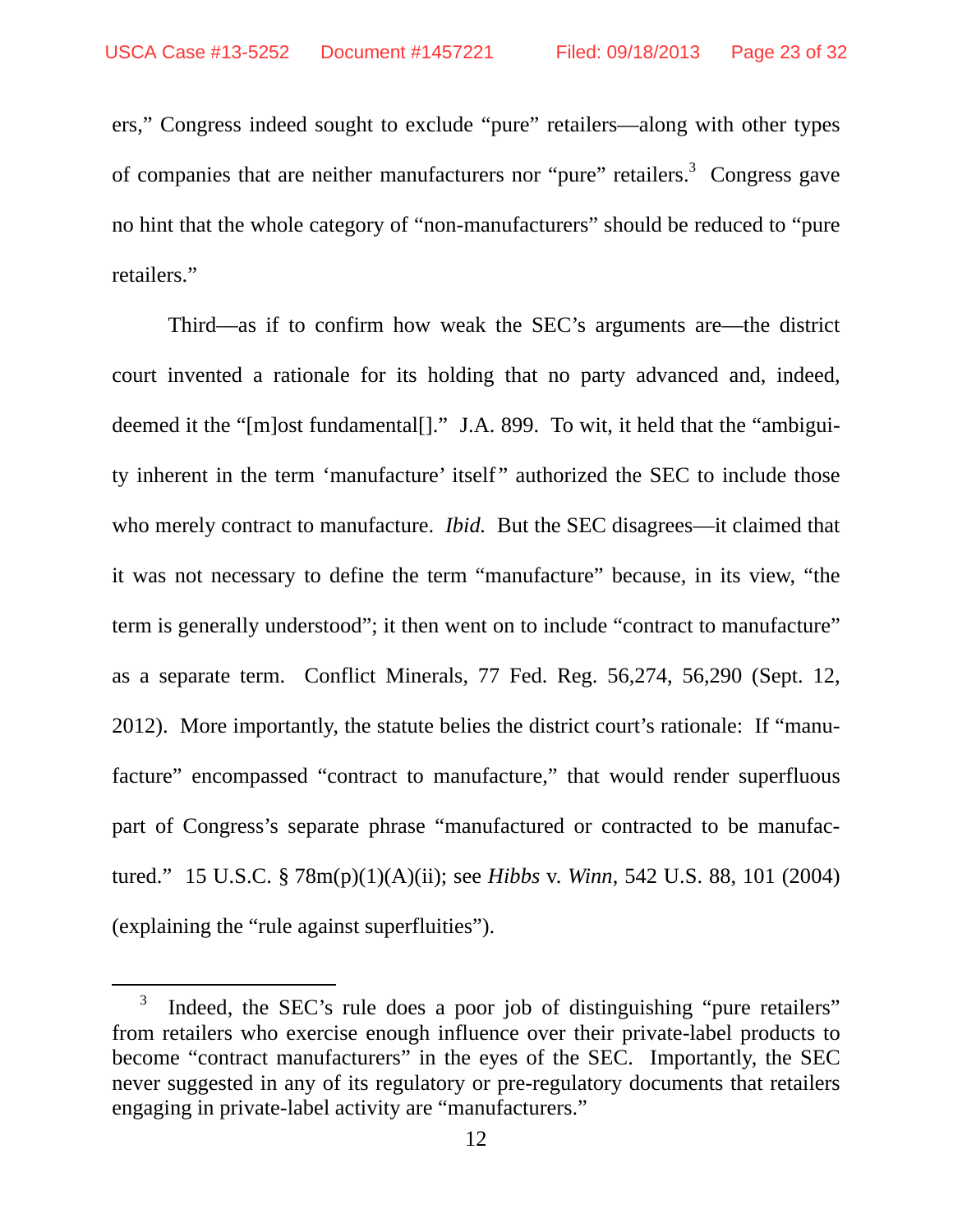Furthermore, when the Supreme Court has confronted "manufacture" in statutes, it has used a common-sense definition that would exclude "contract to manufacture." *E.g.*, *Diamond* v. *Chakrabarty*, 447 U.S. 303, 308 (1980) ("the production of articles for use from raw or prepared materials by giving to these materials new forms, qualities, properties, or combinations, whether by hand-labor or by machinery"). And even the decision on which the district court relied as suggesting some ambiguity merely defined manufacturing to include "design and development"—that is a far cry from saying that "manufacture" could reasonably include "contracting to manufacture." See *United States* v. *W. Elec. Co.*, 894 F.2d 1387, 1390-91 (D.C. Cir. 1990). The district court also cited *Charles Peckat Manufacturing Co.* v. *Jarecki*, 196 F.2d 849 (7th Cir. 1952), which merely applied a Treasury regulation defining "manufacture" in the tax context and is thus inapposite.

 Finally, the district court found persuasive the SEC's guidance that purports to "effectively exclud[e] 'pure retailers' from the scope of the Rule." J.A. 901 (citing Conflict Minerals, 77 Fed. Reg. 56,274, 56,291 (Sept. 12, 2012)). But how the SEC *interpreted* "contract to manufacture" cannot save its unauthorized insertion into section 78m(p)(2) of the statute; Congress put only manufacturers in the law's scope. And mere agency guidance is little comfort to retailers—unlike a rule, it is easy to change (see *Am. Mining Cong.* v. *MSHA*, 995 F.2d 1106 (D.C. Cir.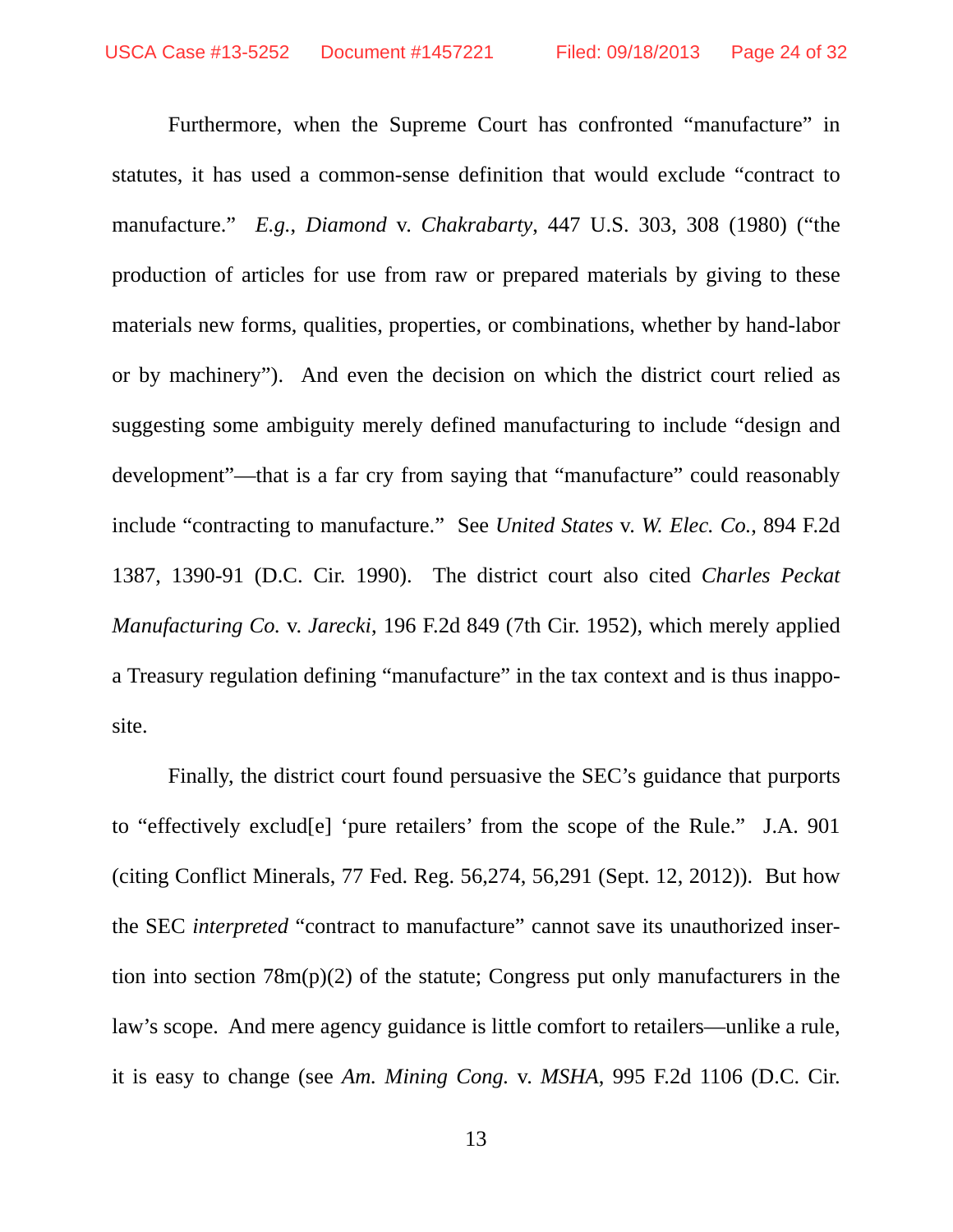1993)) and warrants little deference (see *United States* v. *Mead Corp.*, 533 U.S. 218 (2001)).

#### **II. THE SEC'S RULE FAILS UNDER** *CHEVRON* **STEP TWO**

 For all of the above reasons, "Congress has directly spoken to the precise question at issue," which leaves no room for the SEC's interpretation. *Chevron*, 467 U.S. at 842. But, should the Court disagree with *amici* that the statute is clear and instead conclude that the statute is ambiguous, that would not end the inquiry. Even then, the rule is valid only if it is "based on a permissible construction of the statute"—that is, if the rule is not "arbitrary, capricious, or manifestly contrary to the statute." *Id.* at 843, 844. The SEC's effort to alchemize "manufacture" into "contract to manufacture" cannot clear even this low hurdle.

 A. For starters, the SEC exercised no discretion to which this court could defer. In explaining how it decided to subject those who only "contract to manufacture" to the disclosure requirements, the SEC did nothing more than claim to have divined the intent of Congress. See 77 Fed. Reg. at 56,291 ("[W]e believe the statutory intent to include issuers that contract to manufacture their products is clear . . . . [T]he inclusion of products that are 'contracted to be manufactured' in [a separate] requirement indicates that Congress intended [the statute] to apply to such products .... [O]ur reading is more consistent with the statute than the alternative reading  $\dots$ ."). In other words, the SEC weighed no costs, considered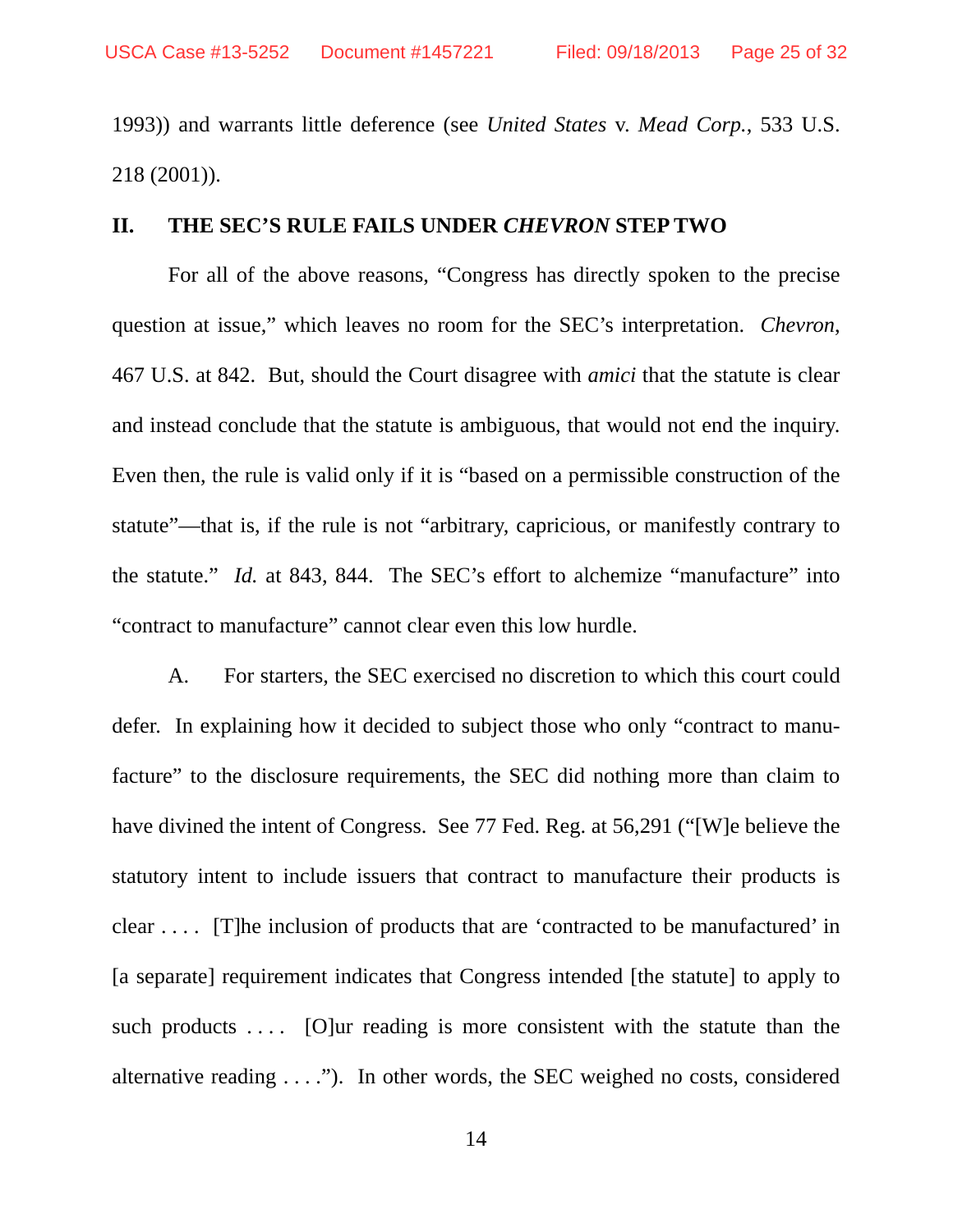no empirical evidence, and applied no expertise about markets or disclosure. It just offered an erroneous reading of the statute.

 Where, as here, the agency does nothing more than interpret a statute, *Chevron* deference drops to its nadir. This sort of agency action "involves no special administrative expertise that a court does not possess." *FedEx Home Delivery* v. *NLRB*, 563 F.3d 492, 496 (D.C. Cir. 2009) (quotation marks omitted); see Stephen Breyer, *Judicial Review of Questions of Law and Policy*, 38 Admin. L. Rev. 363, 370 (1986) ("[C]ourts will defer more when the agency has special expertise that it can bring to bear."). To the contrary, it has long been "the province and duty of the judicial department" to construe the governing law. *Marbury* v. *Madison*, 5 U.S. (1 Cranch) 137, 177 (1803). Deference is reserved for challenges to agency action that "really center[] on the wisdom of the agency's policy." *Chevron*, 467 U.S. at 866. This is not such a challenge.

 And courts have not hesitated to strike down agency rules on purely interpretive grounds even after determining that the statute is ambiguous. For example, in *Whitman* v. *American Trucking Associations*, the EPA enacted a rule claiming to interpret one section of a statute when another, narrower section also applied. 531 U.S. 457, 481-83 (2001). The Supreme Court held that the two sections of the statute were ambiguous. *Id.* at 484. Nonetheless, it rejected the EPA's reading, as agencies "may not construe the statute in a way that completely nullifies textually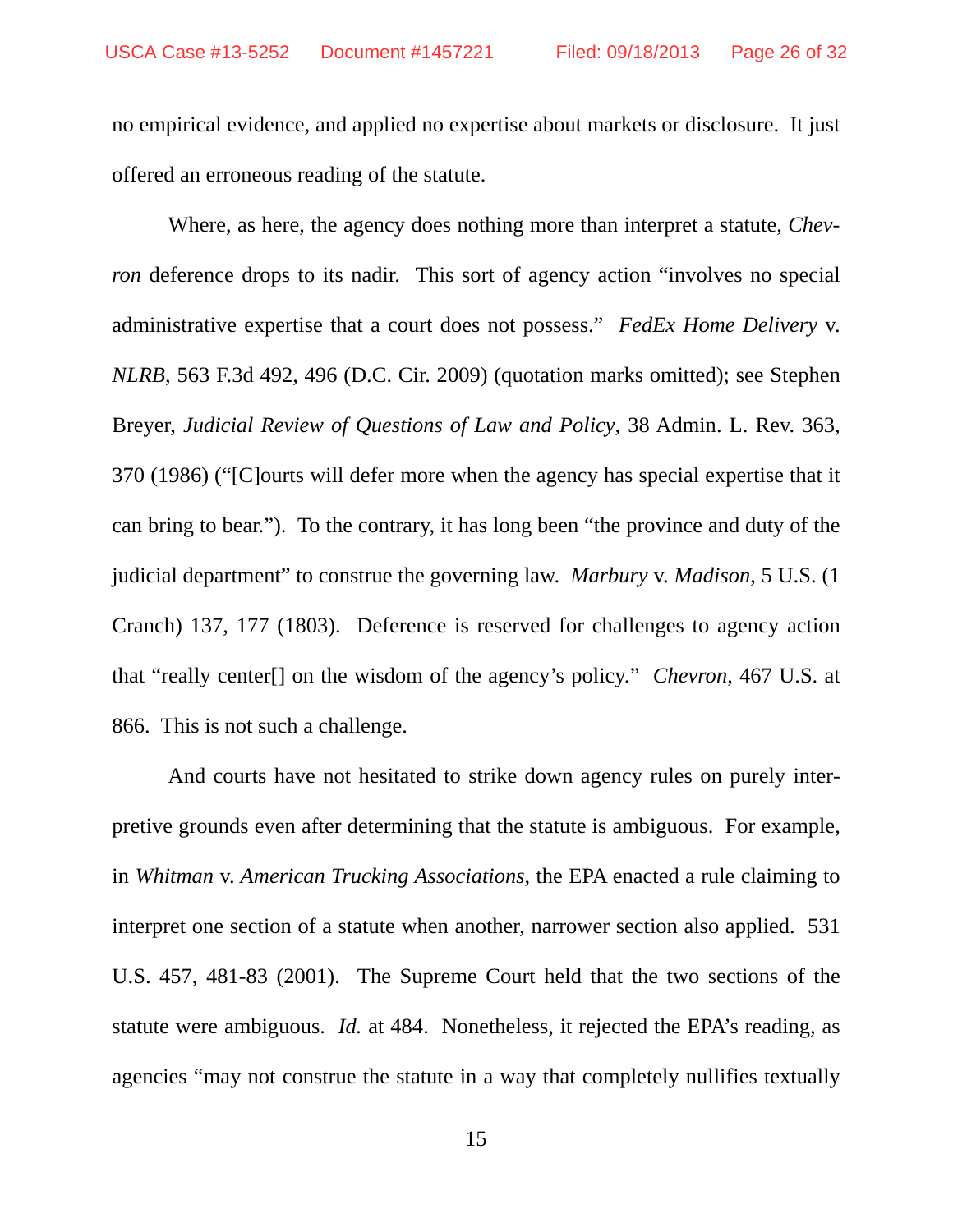applicable provisions." *Id.* at 485. This case is on all fours. The operative section  $(78m(p)(2)(B))$  is narrower; it applies only to manufacturers. Yet the SEC has helped itself to the vastly broader "manufactured or contracted to be manufactured" language in section  $78m(p)(1)(A)(ii)$ . No amount of deference can countenance such a construction, especially where the agency has done nothing more than read the statute.

 B. Had the SEC looked beyond its faulty reading of Congress's words that is, had it "consider[ed] the relevant factors" and exercised its judgment, see *Judulang* v. *Holder*, 132 S. Ct. 476, 484 (2011) (quotation marks omitted)—it would have recognized that the rule's extension to those who contract to manufacture is untenable.

 It is no accident that the statute's disclosure obligation falls exclusively on manufacturers. Manufacturers are far better poised to shed light on the parts and components that go into their products than are others in the supply chain, including wholesalers, distributors, and retailers.

 By contrast, retailers are much less equipped to disclose information about raw materials in the products that they sell, particularly with respect to minerals that their suppliers (or their suppliers' suppliers) select for technical or other reasons. In its ordinary business, a retailer does not—and has no reason to—know all of the production and sourcing decisions that manufacturers make in fulfilling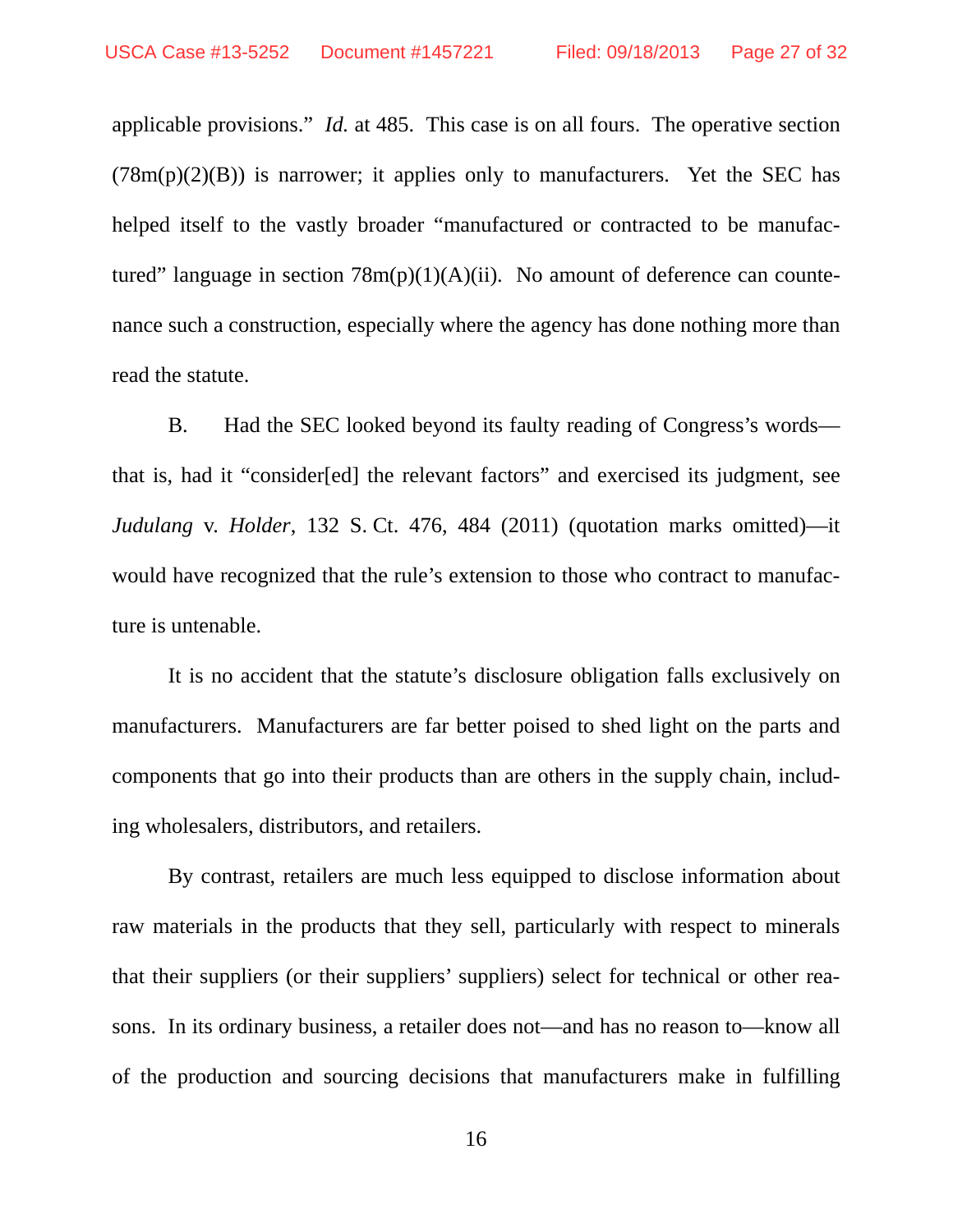requirements for a particular product. Instead, retailers typically rely on manufacturers to address technical, legal, and other such specifics.

 Nor does a retailer's business put it in proximate communication with any entity from which it might learn information about the minerals in a product on a first-hand basis. A handful of retailers might be able to impose on their direct, first-tier suppliers certain requirements such as product safety and quality assurance. But most retailers will lack even this limited influence, which is constrained by many factors, including their size, their market power, and how far removed they are from the ultimate sources of their products' components, not to mention a lack of contractual privity to enforce requirements on entities further down the supply chain.

 Finished-product testing is really the only reliable tool for retailers to hold private-label manufacturers accountable. For example, this enables retailers to comply with various laws about the product itself: Retailers can test (or, more likely, use a third-party firm to test) a product to ensure that it complies with FCC Part 15 emission regulations, or that the lead content of a toy complies with 16 C.F.R. Part 1303. But the finished product is of little help in complying with the SEC's rule, which requires companies to disclose the origin of chemically indistinguishable minerals. No amount of testing can tell a retailer where the gold or tin in a product came from, or whether the production process involved gold or tin from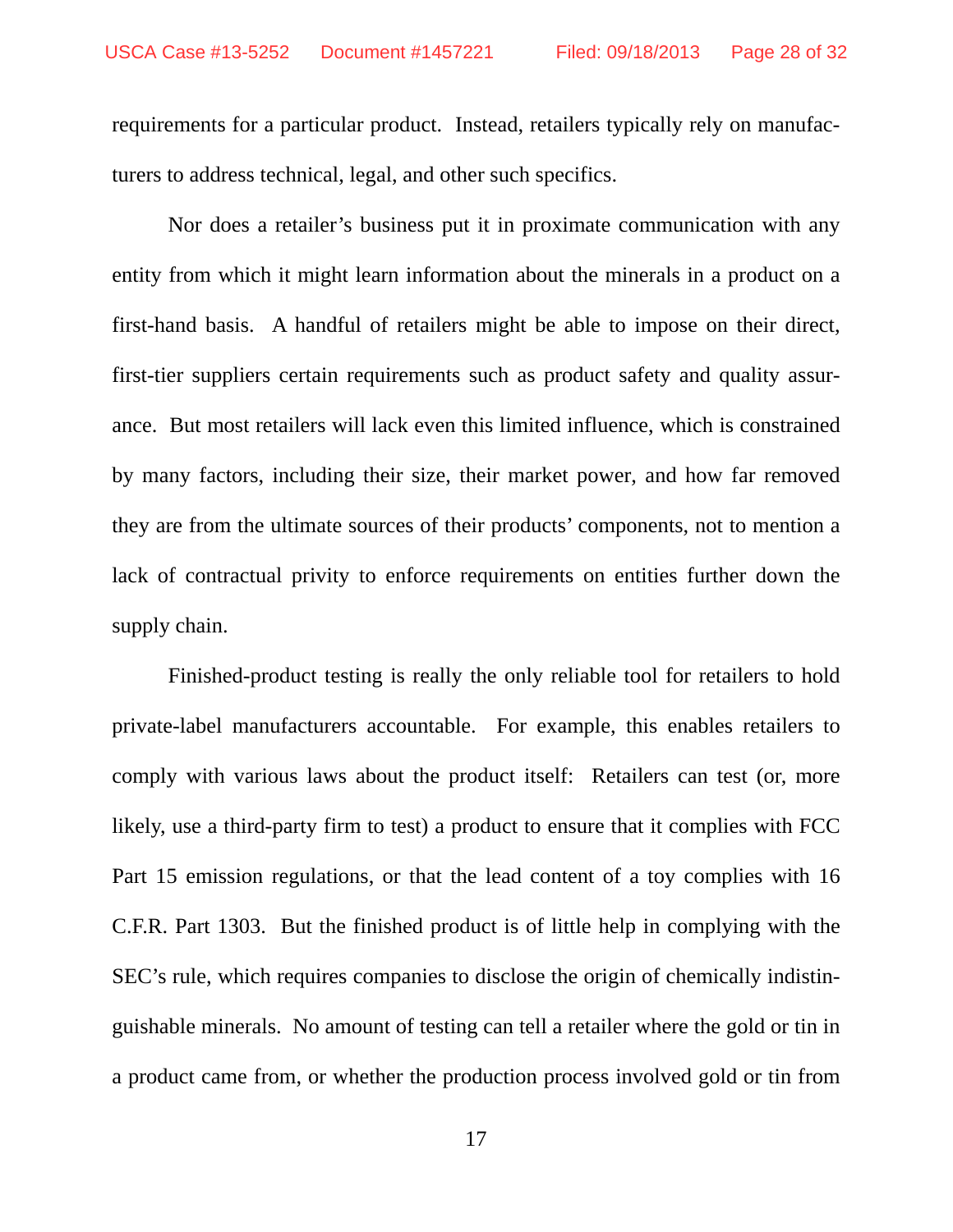a particular source, or whether the sale of the raw material furthered armed conflict in the DRC.

 None of this changes when a retailer custom-orders a product to sell under its own label. Such contracts are, in essence, sales contracts. To be sure, a retailer buying goods to sell under its own name might require certain specifications, to ensure that the end product is of a certain quality or possesses particular characteristics.<sup>4</sup> But, in so doing, the retailer no more assumes the traits of a manufacturer than ordinary people do when they custom-order furniture or a new car. Retailers contracting for the manufacture of private-label goods are simply doing the same thing on a larger scale. That does not endow them with the otherwise-absent capacity to ascertain the source of the raw materials. And that is particularly true for large retailers, which may have thousands of different private-label products, many of which change frequently with trends or seasonality. Congress did not assign such an impossible burden.

 To make matters worse, the SEC imposed these considerable costs without identifying any concomitant benefits, such as showing that the extension of the rule to non-manufacturers would further hinder armed groups. Because it did not analyze the costs and benefits, the SEC "fail[ed] to apprise itself . . . of the economic consequences of a proposed regulation," which "makes promulgation of the

 $\frac{1}{4}$  For this reason, a private-label contract might go beyond terms such as price and insurance. See 77 Fed. Reg. at 56,291.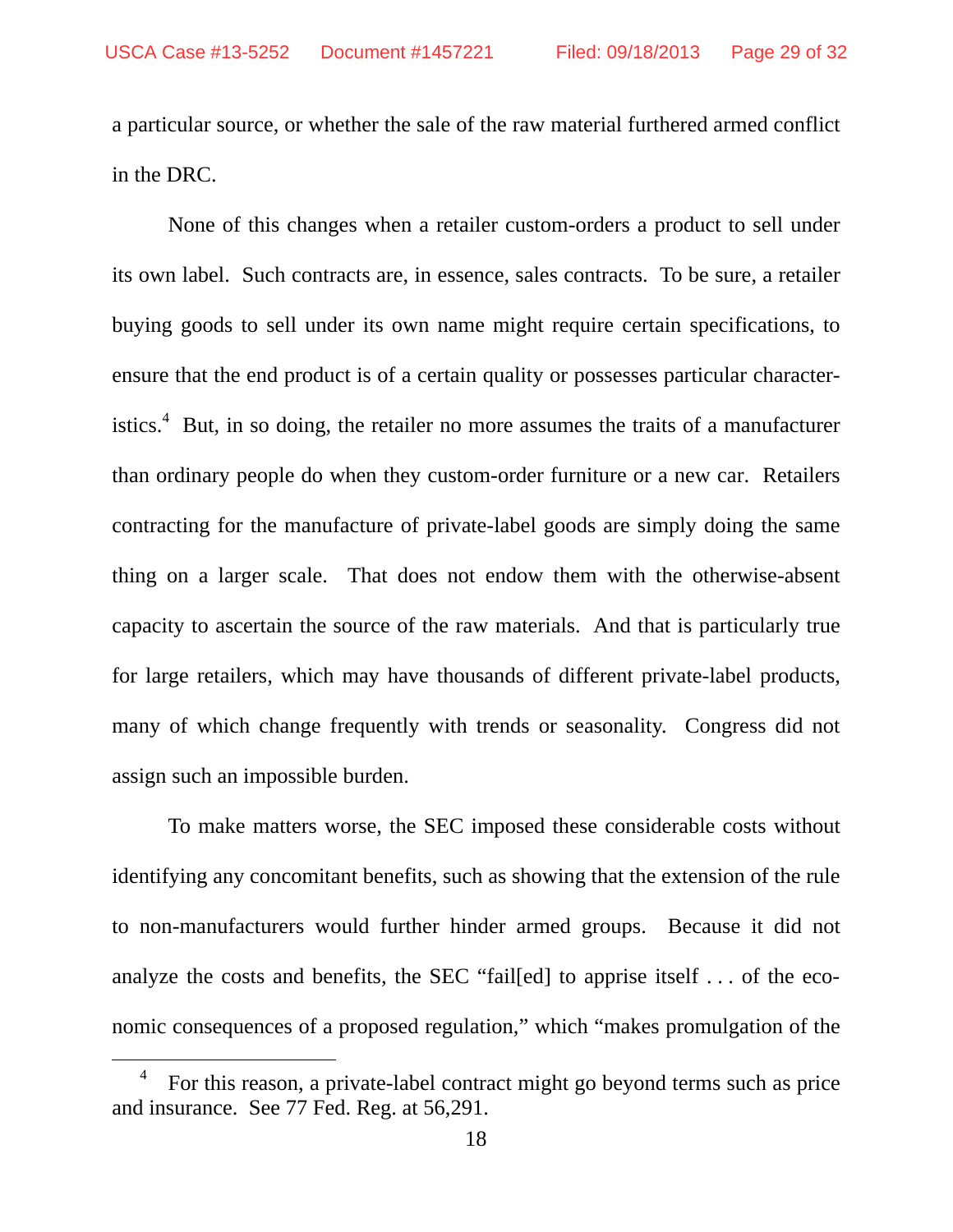rule arbitrary and capricious and not in accordance with law." *Bus. Roundtable* v. *SEC*, 647 F.3d 1144, 1148 (D.C. Cir. 2011) (quotation marks omitted).

 Thus, even if the statute is deemed ambiguous, the SEC's inclusion of those who only "contract to manufacture" must go. It fails at *Chevron* step two because it does not "accomplish[] Congress's objectives," which are evident in the statute itself. *Coal. for Common Sense in Gov't Procurement* v. *United States*, 707 F.3d 311, 317 (D.C. Cir. 2013). And, as just described, it does not even purport to "account[] for market realities," *ibid.*, nor is there any way that it could.

### **CONCLUSION**

 For the foregoing reasons, the Court should reverse the judgment of the district court to the extent that it validated the inclusion of products "contracted ... to be manufactured" in 17 C.F.R. § 240.13p-1.

Respectfully submitted,

Dated: September 18, 2013 By: /s/ Mark T. Stancil

 Mark T. Stancil Joshua S. Bolian ROBBINS, RUSSELL, ENGLERT, ORSECK, UNTEREINER & SAUBER LLP 1801 K Street, N.W., Suite 411 Washington, DC 20006 (202) 775-4500 mstancil@robbinsrussell.com

*Counsel for the Retail Litigation Center, Inc. and the National Retail Federation as* Amici Curiae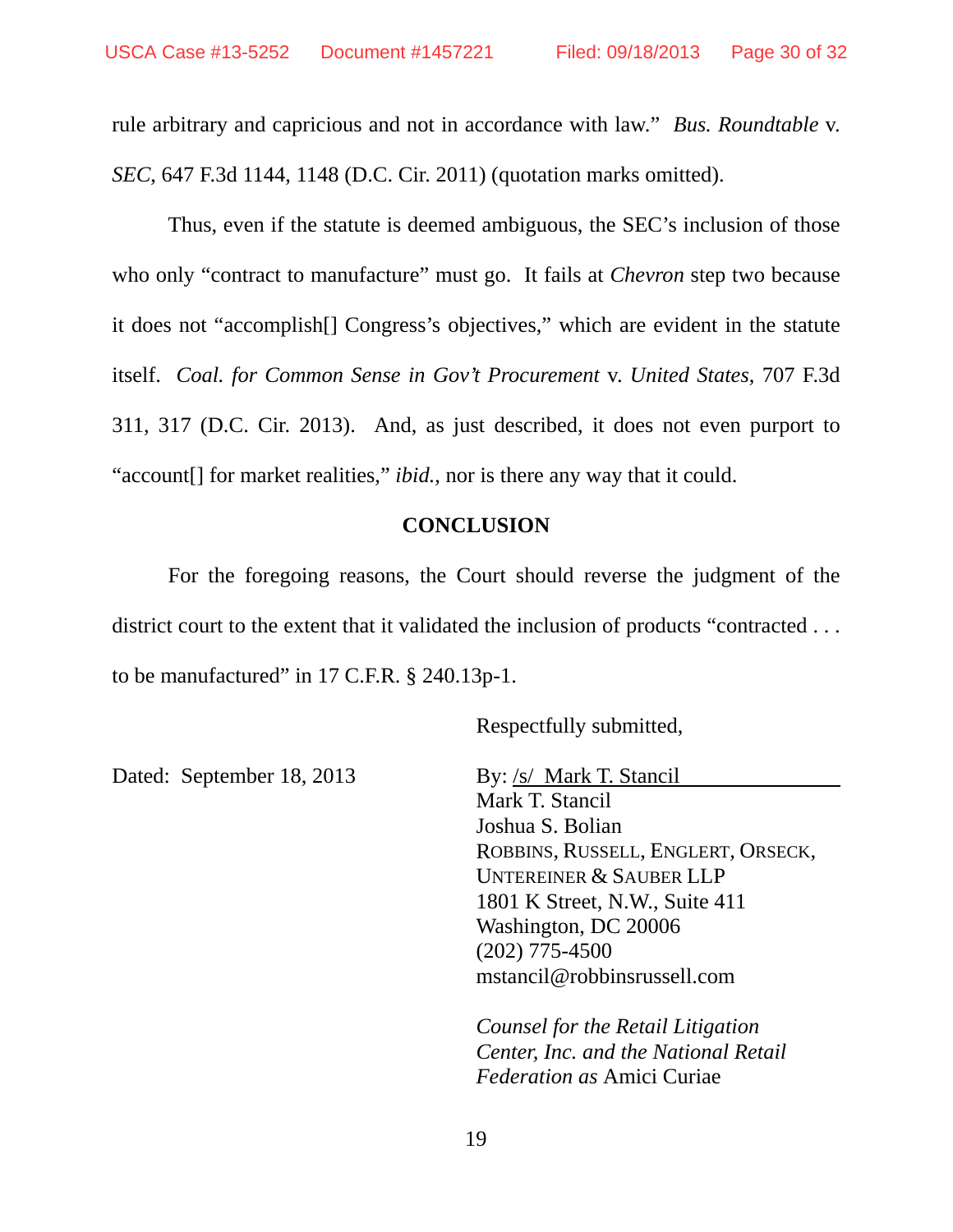### **CERTIFICATE OF COMPLIANCE**

Counsel certifies as follows:

 1. This brief complies with the type-volume requirement of Fed. R. App. P. 29(d) because this brief contains 4,368 words, as determined by the word-count function of Microsoft Word 2010, excluding the parts of the brief exempted by Fed. R. App. P.  $32(a)(7)(B)(iii)$  and D.C. Circuit Rule  $32(a)(1)$ ; and

 2. This brief complies with the typeface requirements of Fed. R. App. P.  $32(a)(5)$  and the type style requirements of Fed. R. App. P.  $32(a)(6)$  because this brief has been prepared in a proportionally spaced typeface using Microsoft Word 2010 in 14-point Times New Roman font.

Dated: September 18, 2013 /s/ Mark T. Stancil Mark T. Stancil ROBBINS, RUSSELL, ENGLERT, ORSECK, UNTEREINER & SAUBER LLP 1801 K Street, N.W., Suite 411 Washington, DC 20006 (202) 775-4500 mstancil@robbinsrussell.com

> *Counsel for the Retail Litigation Center, Inc. and the National Retail Federation as* Amici Curiae